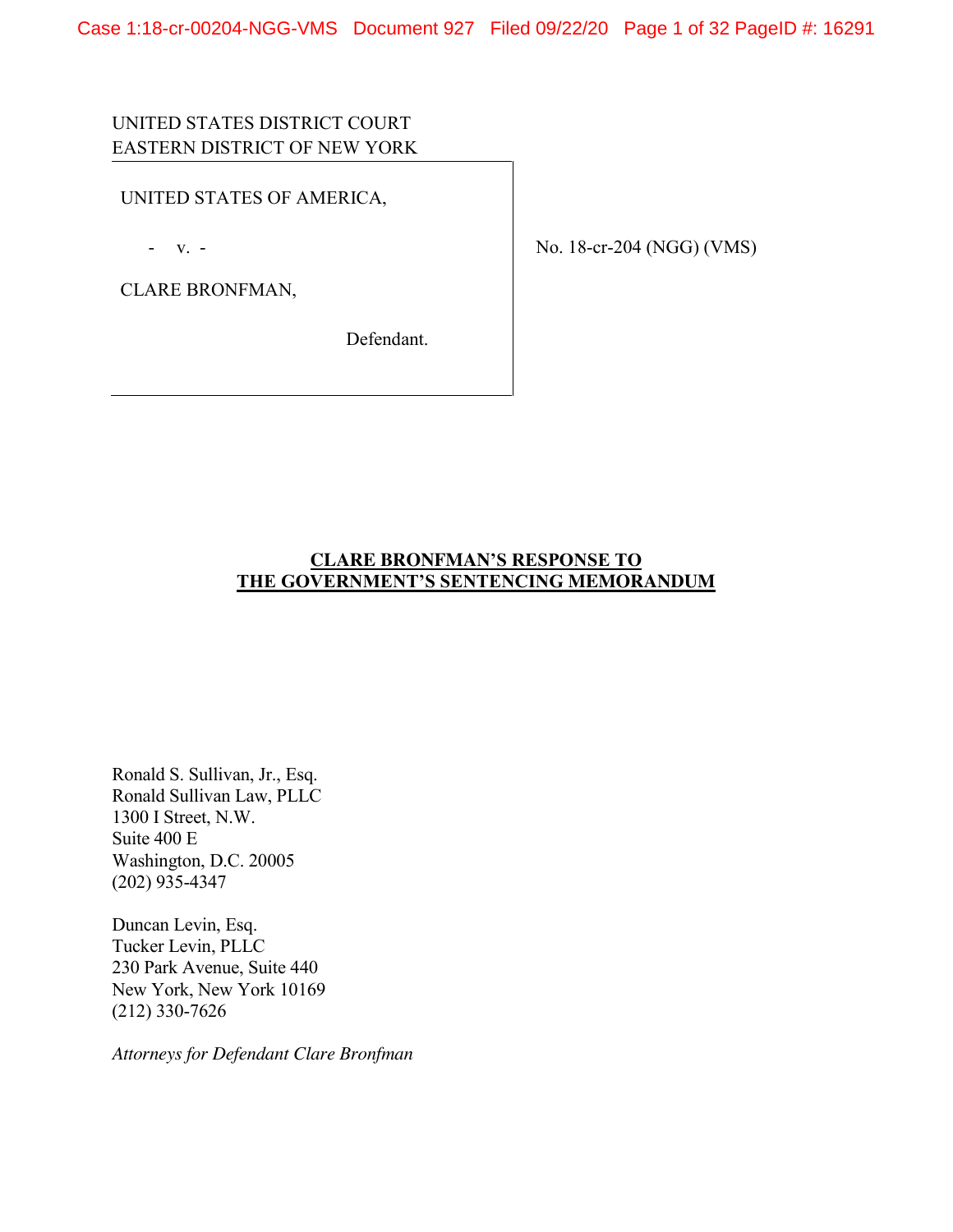# **TABLE OF CONTENTS**

| CLARE IS CONTRITE, REMORSEFUL, AND DEEPLY SORRY FOR HER OFFENSE                                                                                                             |  |  |  |
|-----------------------------------------------------------------------------------------------------------------------------------------------------------------------------|--|--|--|
| <b>CLARE DID NOT FUND OR PROMOTE ANY CRIMINAL ACTIVITY BY KEITH</b><br><b>RANIERE OR ANYONE ELSE: CLARE DID NOT FUND A SEX CULT 4</b>                                       |  |  |  |
|                                                                                                                                                                             |  |  |  |
| A. The government is attempting to enlarge the criminal activity by alleging more than                                                                                      |  |  |  |
| B. The government misstates a key fact related to the parole and omitted key                                                                                                |  |  |  |
| C. The government incorrectly asserts that Clare attempted to keep money out of Keith                                                                                       |  |  |  |
| <b>CLARE COMMITTED TWO OFFENSES TO WHICH SHE PLEADED GUILTY AND</b>                                                                                                         |  |  |  |
| A. There is no basis to order restitution for or hear from multiple purported victims19                                                                                     |  |  |  |
| B. The fine should be on the basis of the nature of the acts pertaining to the particular                                                                                   |  |  |  |
|                                                                                                                                                                             |  |  |  |
| A. The government is seeking to put a non-violent, first-time offender in prison during a<br>public health emergency and claims that the "September 2020" numbers are under |  |  |  |
|                                                                                                                                                                             |  |  |  |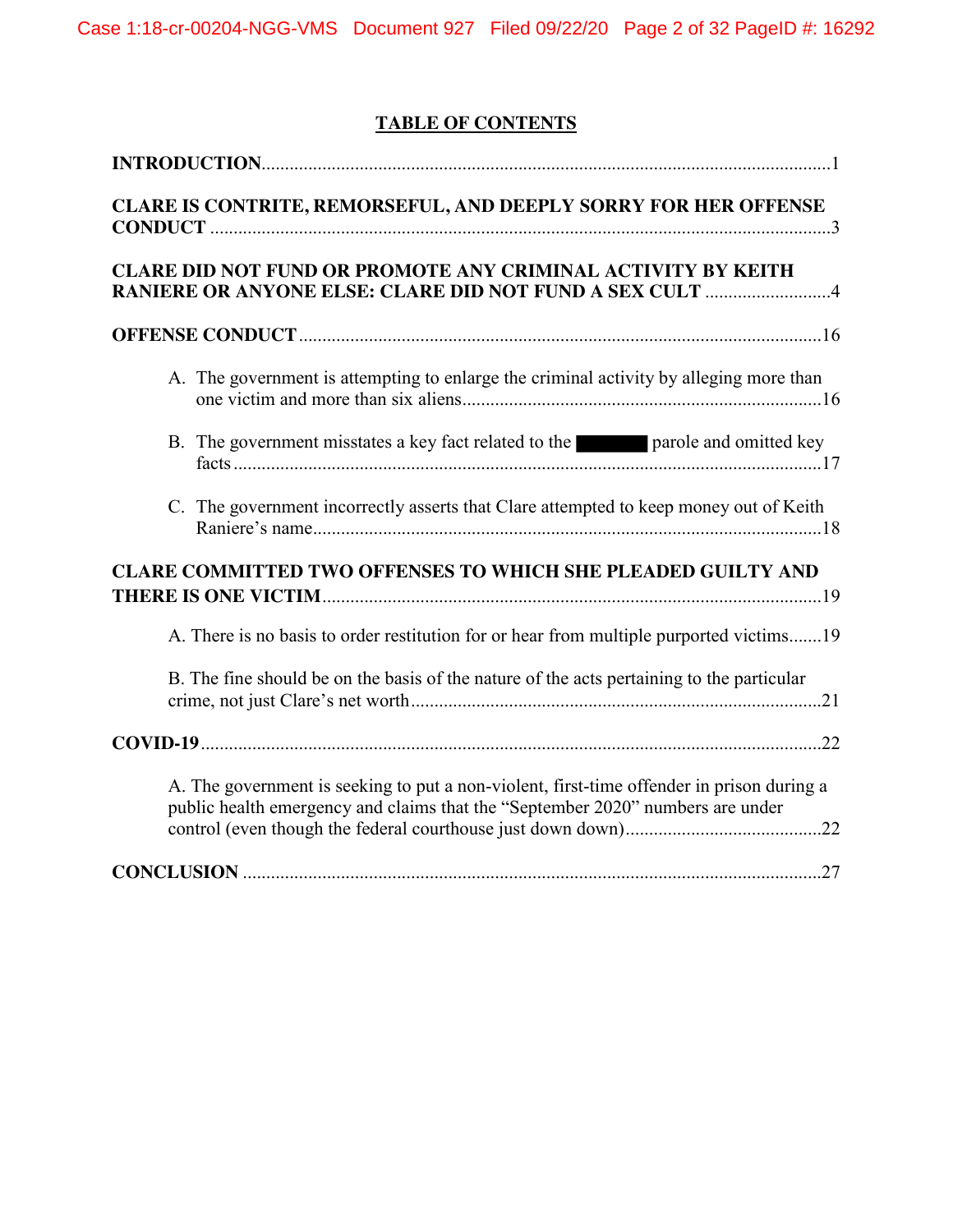# **TABLE OF AUTHORITIES**

## **Cases**

| <b>Austin v. United States</b> |  |
|--------------------------------|--|
|                                |  |
| Graziano v. United States      |  |
|                                |  |
| Mitchell v. United States      |  |
|                                |  |
| Torres v. United States        |  |
|                                |  |
| Townsend v. Burke              |  |
|                                |  |
| United States v. Campagna      |  |
|                                |  |
| United States v. Cassidy       |  |
|                                |  |
| United States v. George        |  |
|                                |  |
| United States v. Hansen        |  |
|                                |  |
| United States v. Hickman       |  |
|                                |  |
| United States v. Knox          |  |
|                                |  |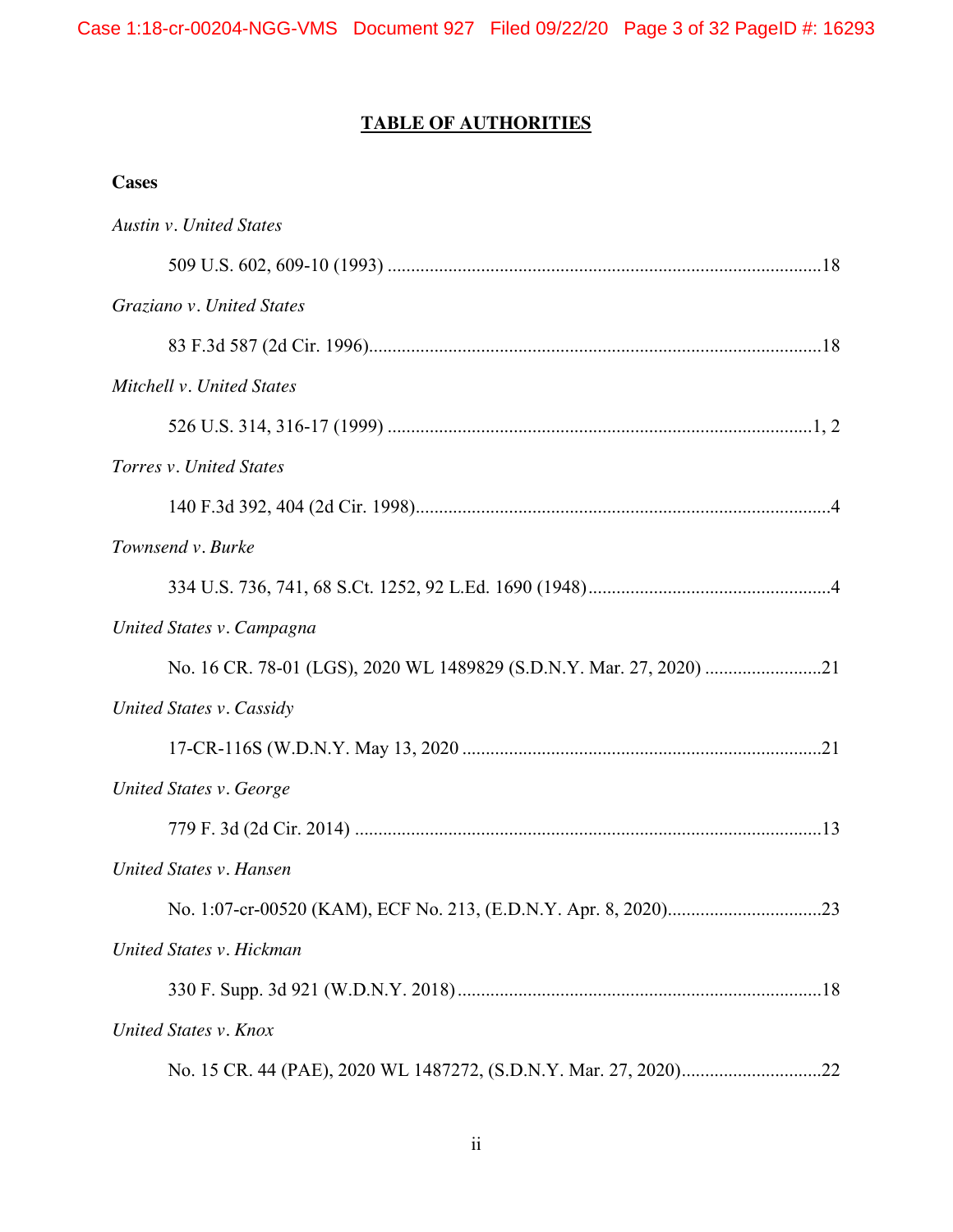| United States v. Lemon          |    |
|---------------------------------|----|
|                                 |    |
| United States v. Malcolm        |    |
|                                 |    |
| United States v. McCall         |    |
|                                 |    |
| United States v. McKenzie       |    |
|                                 |    |
| United States v. Nkanga Nkganga |    |
|                                 |    |
| United States v. Roeder         |    |
|                                 |    |
| United States v. Witter         |    |
|                                 |    |
| United States v. Vargas-Cordon  |    |
|                                 |    |
| United States v. Zukerman       |    |
|                                 | 22 |
| United States v. Marquez        |    |
|                                 |    |
| United States v. Rivera         |    |
|                                 |    |
| <b>United States v. Stewart</b> |    |
|                                 |    |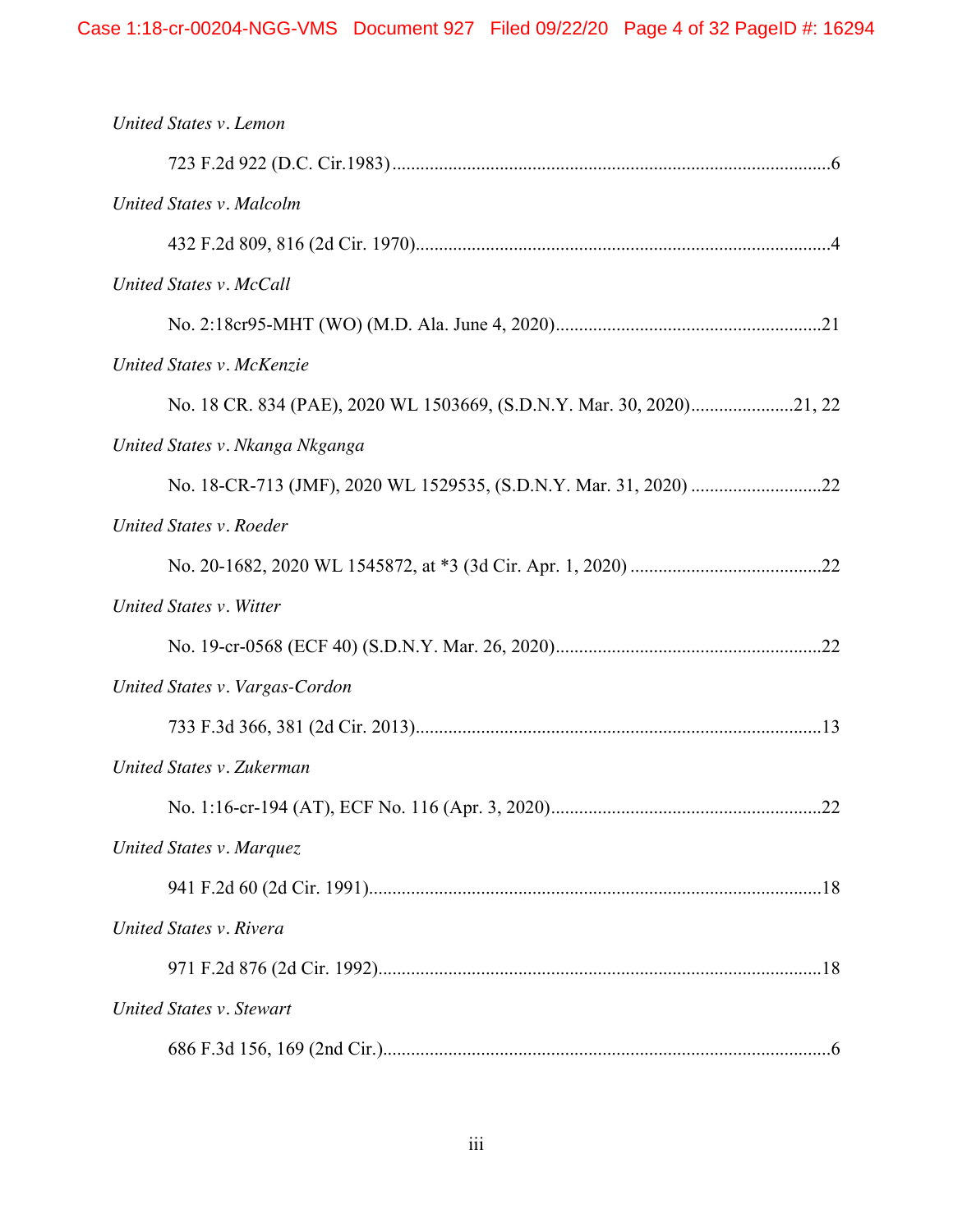# **Federal Statutes**

| <b>United States Sentencing Guidelines</b>                                                                                                                                                                                                                                                                                                                                                                                                                    |  |
|---------------------------------------------------------------------------------------------------------------------------------------------------------------------------------------------------------------------------------------------------------------------------------------------------------------------------------------------------------------------------------------------------------------------------------------------------------------|--|
|                                                                                                                                                                                                                                                                                                                                                                                                                                                               |  |
|                                                                                                                                                                                                                                                                                                                                                                                                                                                               |  |
| <b>Other Materials</b>                                                                                                                                                                                                                                                                                                                                                                                                                                        |  |
|                                                                                                                                                                                                                                                                                                                                                                                                                                                               |  |
|                                                                                                                                                                                                                                                                                                                                                                                                                                                               |  |
| Frank G. Runyeon, Brooklyn Court Closed After Positive COVID-19 Tests (September 4, 2020),<br>available at https://www.law360.com/articles/1307530?scroll=1&related=1; see also                                                                                                                                                                                                                                                                               |  |
| Sentencing Resource Counsel for the Federal Public Community Defenders, The COVID-19<br>Crisis in Federal Detention, September 9, 2020, available at<br>https://www.fd.org/sites/default/files/covid19/sentencing advocacy/9.9.2020 sentencing resour<br>ce counsel fact sheet-<br>distribution copy 0.pdf?utm source=The+Marshall+Project+Newsletter&utm campaign=baf49<br>234da-<br>EMAIL_CAMPAIGN_2020_09_11_11_13&utm_medium=email&utm_term=0_5e02cdad9d- |  |
|                                                                                                                                                                                                                                                                                                                                                                                                                                                               |  |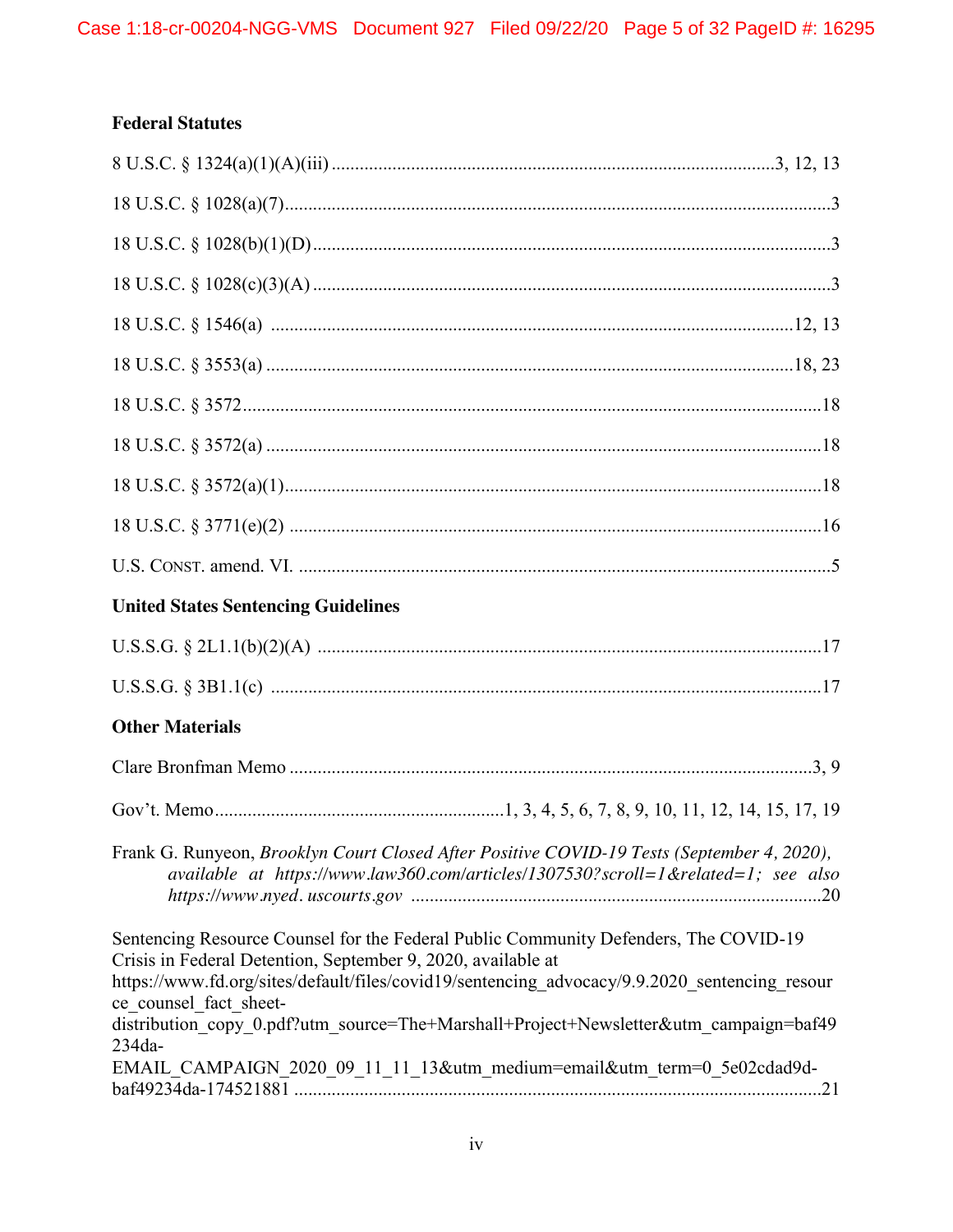### **INTRODUCTION**

The Department of Justice's sentencing submission in this case is shocking in its recklessness with the facts. The government seeks to imprison Clare Bronfman for five years based on a number of assertions that are unproven and false and that Clare has never had the meaningful opportunity to contest. And they are seeking to do so in the midst of a global health pandemic that recently shut down the Eastern District of New York. Clare Bronfman pleaded guilty pursuant to a plea agreement and took full responsibility for what she did. Now, more than two years after she was charged, the government is attempting to convict her through a sentencing memorandum of a wide swath of criminal activity based on assertions that are simply wrong and that Clare has never had the opportunity to address in any meaningful way. This approach is without precedent and a violation of Clare's right to fundamental due process. We could not object more strenuously and now respectfully renew our request that Clare either be sentenced based on the conduct to which she pleaded guilty or be able to show at a Fatico<sup>1</sup> hearing the wrongfulness of the government's sweeping allegations against her. <sup>2</sup> An unfortunate number of the

 $<sup>1</sup>$  Since the government's submission specifically attempts to rely on the PSR, which we believe is</sup> fundamentally flawed and incorrect, we renew our request for a Fatico hearing so that the record can be corrected to show Clare's lack of involvement in any of the core criminal conduct involving Keith Raniere and the other co-defendants. To be clear, Clare is not seeking to delay sentencing; on the contrary, she is ready to be sentenced for the crimes to which she pleaded guilty to as expeditiously as possible, since she has been under home confinement for the past 26 months, which has taken a heavy toll on her. (The government does not seem to believe that 26 months in "luxurious accommodations" is any reason for leniency, *see* Gov't. Memo at 62-63. The truth is that Clare lives in a relatively modest apartment in downtown Manhattan. The government ignores the toll of being confined to an apartment but for a few hours a week, for 26 months, seven of which have been in the midst of a global pandemic. The last two years have been the hardest in her life, and she has not been able to speak to or be with most of her closest friends and support network the entire time. Additionally, her family lives in Europe and given the current state of the world, she has not seen them for nine months.)

<sup>&</sup>lt;sup>2</sup> Although she reserves her rights to testify, we also respectfully object to the Court's admonition at the most recent conference that Clare must testify at a Fatico hearing. *See Mitchell v. United States*, 526 U.S.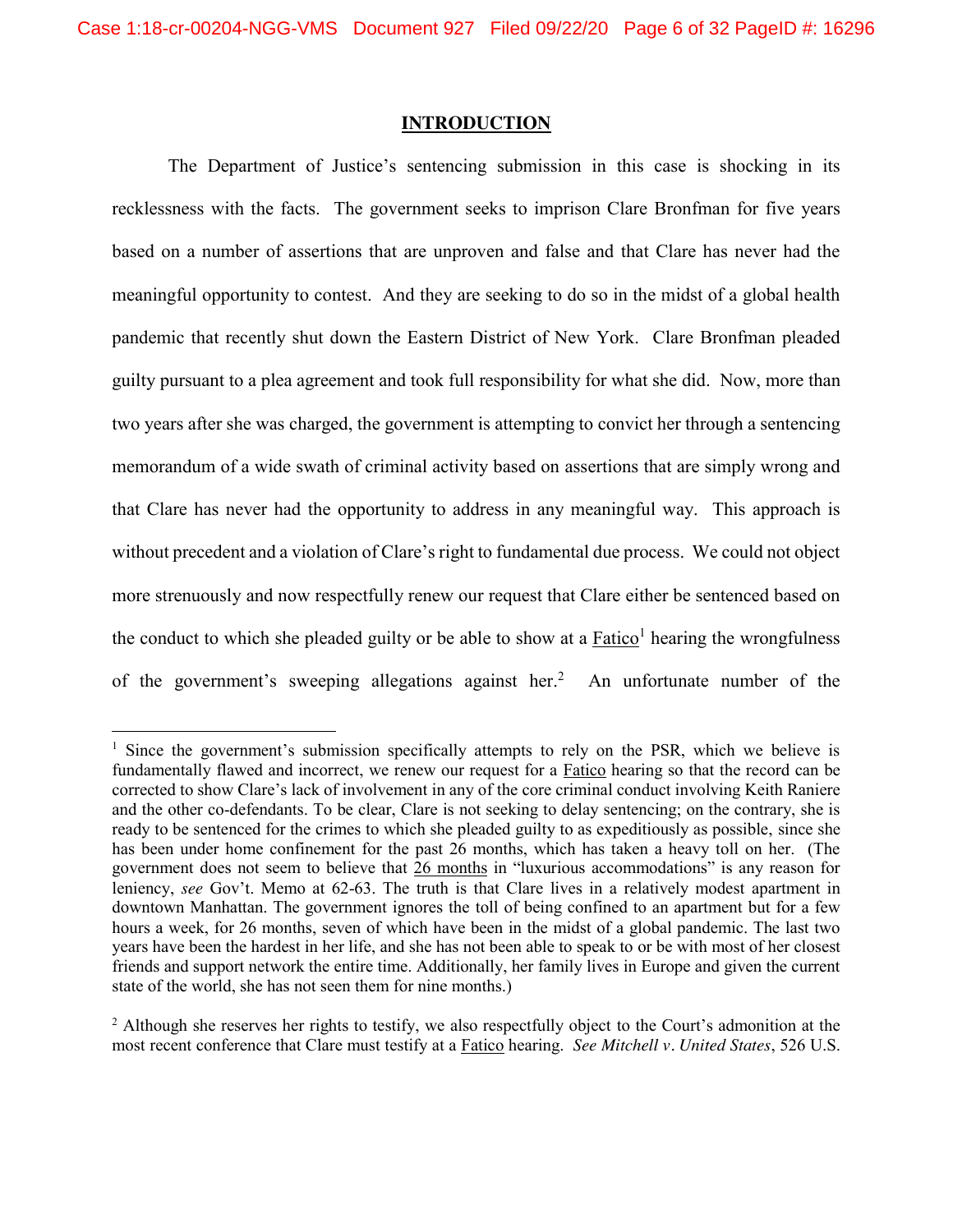government's allegations are flatly and demonstrably wrong as a matter of fact. To rely on them violates Clare's due process rights.

What Clare did, we respectfully submit, should be punished with three years of probation. This is not an unreasonable request. The core of her conduct was violations of harboring an illegal alien and facilitating the use of someone's credit card. What she did not do is anything at all related to the core of the conduct alleged against her co-defendants. Nothing she was ever accused of, or convicted of, relates to the so-called "NXIVM case."

To be very clear, what the government is attempting to do, through its sentencing memorandum and its PSR, is to convict Clare of "fund[ing] and promot[ing] a criminal enterprise led by her co-defendant Keith Raniere." Gov't. Memo at 1. That is not what the plea agreement provided; that is not what in fact happened; and it is unfair and a violation of Clare's fundamental rights under the Due Process clause to level such untested and factually incorrect accusations in a sentencing memorandum and Probation report.

 $\overline{a}$ 

<sup>314, 316-</sup>17 (1999) ("Two questions relating to a criminal defendant's Fifth Amendment privilege against self-incrimination are presented to us. The first is whether, in the federal criminal system, a guilty plea waives the privilege in the sentencing phase of the case, either as a result of the colloquy preceding the plea or by operation of law when the plea is entered. We hold the plea is not a waiver of the privilege at sentencing. The second question is whether, in determining facts about the crime which bear upon the severity of the sentence, a trial court may draw an adverse inference from the defendant's silence. We hold a sentencing court may not draw the adverse inference."). Along similar lines, we also wish to briefly address a point brought up by the Court at a recent conference that Clare's former counsel hired Michael Avenatti to represent her at a meeting with the U.S. Attorney. Clare relied upon former counsel's advice, and that counsel has now been replaced by Clare's current counsel. That said, we do respectfully ask the Court to disregard any of her testimony at the Curcio hearing as she was required to testify without the benefit of being able to confer with counsel, to which we also object.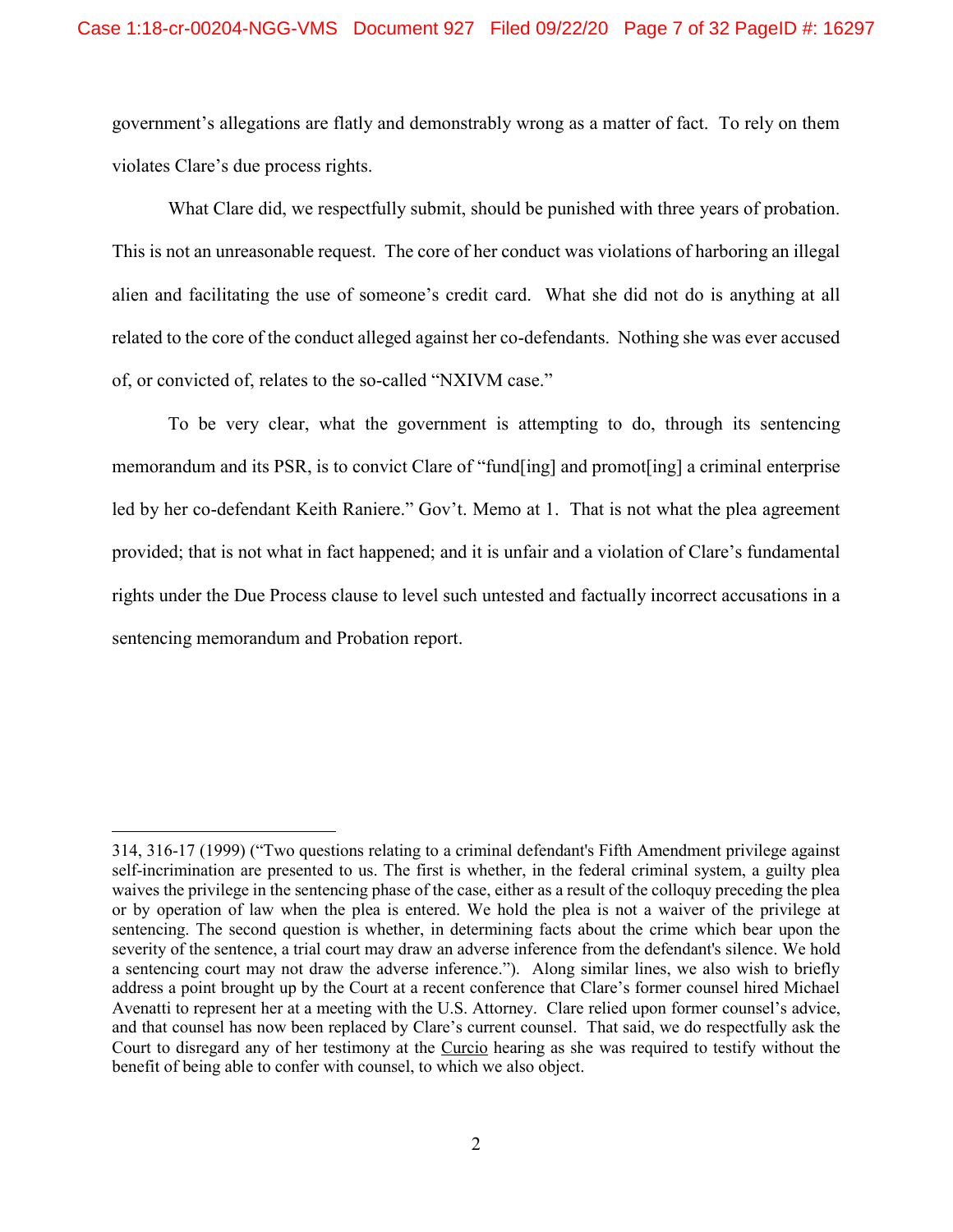### **CLARE IS CONTRITE, REMORSEFUL, AND DEEPLY SORRY FOR HER OFFENSE CONDUCT**

Before turning to the government's many contortions of fact and innuendo in this case, it is essential to Clare that the Court understands that she is truly contrite and remorseful in her expressions of remorse for what she pleaded guilty to: namely, one count of conspiracy to conceal and harbor an alien for financial gain in violation of 18 U.S.C. § 1324(a)(1)(A)(iii) and one count of fraudulent use of identification in violation of 18 U.S.C. §§ 1028(a)(7), 1028(b)(1)(D) and 1028(c)(3)(A). The government is seeking to further punish Clare for not being contrite about crimes she has never been charged with or been offered the due process to contest. We trust that the Court will reject the government's clear attempt to falsely state that she has not acknowledged guilt. *See* Gov't. Memo at 58 (arguing that "her unwillingness to accept responsibility for her conduct . . . warrants significant consideration by this Court). She pleaded guilty and took full responsibility for what she did. She still does. She fully accepts this Court's judgment of punishment, as she made plainly clear in her letter to Your Honor. In her sentencing memorandum, Clare specifically noted that "[a]t the outset, with regard to the charges that Clare actually pleaded guilty to, she has been contrite in her guilt, recognizing the mistakes of her actions. That is true to this day." *See* Clare Bronfman Memo at 2. We hope to be clear in this assertion: Clare stands ready to be sentenced by this Court and is deeply sorry for her violations of law.

That being said, Clare's fervent hope is that the Court will see through the government's blatant efforts to use unproven and incorrect assertions of fact – mostly elicited as uncontested "facts" in the trial of Keith Raniere (to which Clare was not a party) -- as a basis for an upward enhancement. She cannot comment upon or apologize for the actions of her co-defendants of which she had no knowledge, and in which she did not participate.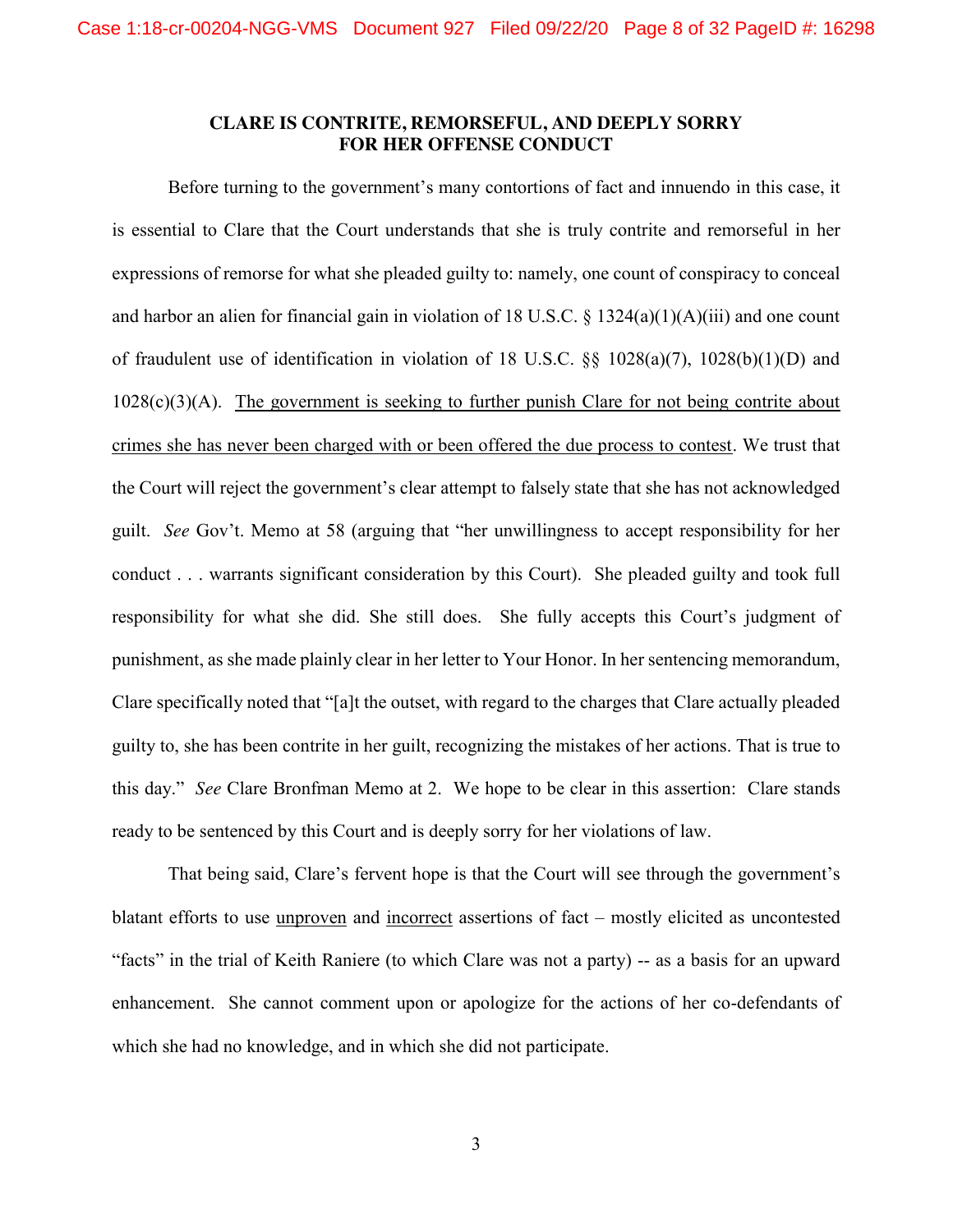### **CLARE BRONFMAN DID NOT FUND OR PROMOTE ANY CRIMINAL ACTIVITY BY KEITH RANIERE OR ANYONE ELSE**:

### **CLARE DID NOT FUND A SEX CULT**

What the government is trying to do in its sentencing submission is to pervert the process of ascertaining a fair and just punishment by casting a pall of innuendo over these proceedings in violation of Clare's constitutional rights.<sup>3</sup> The government far oversteps by making claims like: "Through her unwavering support of Raniere, financial and otherwise, Bronfman enabled him to perpetrate his crimes." Gov't. Memo at 34. The government's filing seeks an upward variance to address "the extraordinary harm caused to the victims by her conduct," see id. at 32, or because of her "obstructive conduct," *see id.* at 46. Let it be very clear: *Clare Bronfman did not know about DOS, had nothing to do with DOS, and did not fund DOS*. And when the government references "victims," we fully acknowledge that the government will seek to bring crime victims to address the court in Mr. Raniere's case; however, as to Clare Bronfman, there is only one victim of the conduct to which she pleaded guilty: Clare's conduct simply did not involve any additional victims, and we object to the government's characterization otherwise. Clare Bronfman renounces sex trafficking and human trafficking in their entirety: full stop.

 <sup>3</sup> *See Townsend v. Burke*, 334 U.S. 736, 741, 68 S.Ct. 1252, 92 L.Ed. 1690 (1948) (It "is inconsistent with due process of law" for a defendant to be "sentenced on the basis of assumptions . . . which [a]re materially untrue."); *Torres v. United States*, 140 F.3d 392, 404 (2d Cir. 1998) (due process "requires . . . that a defendant not be sentenced based on materially false information); *id.* (*citing Townsend v. Burke*, 334 U.S. at 740-41 (1948) (a defendant must "be given notice and an opportunity to contest the facts upon which the sentencing authority relies in imposing the sentence," and that a defendant "not be sentenced based on a material misapprehension of fact."). In fact, it is well established that "material false assumptions as to any facts relevant to sentencing, renders the entire sentencing procedure invalid as a violation of due process." *United States v. Malcolm*, 432 F.2d 809, 816 (2d Cir. 1970).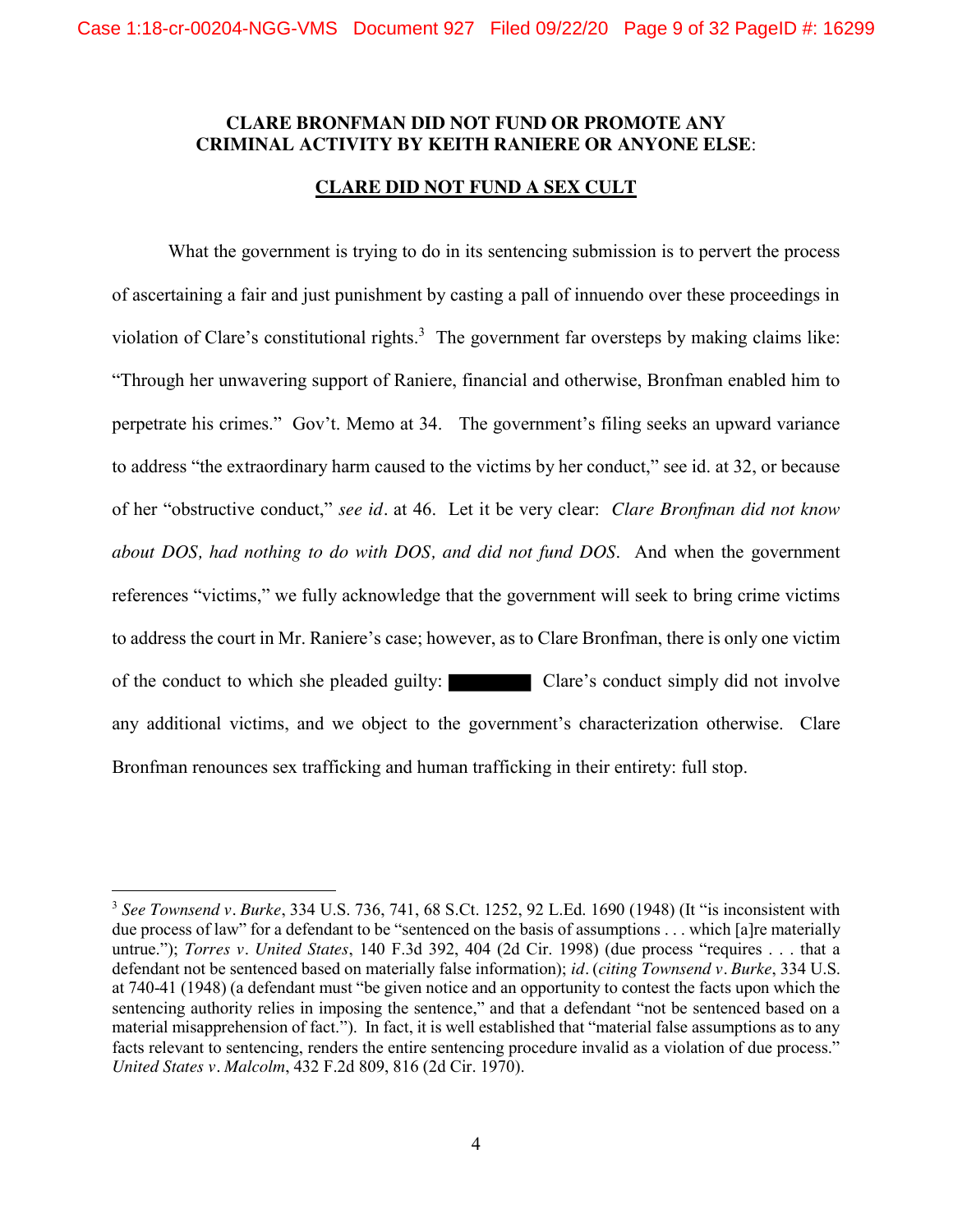We are troubled by and condemn the government's approach in this case particularly because there is no evidence in the record *anywhere* to support many of the gross exaggerations, inuendo, and untruths in the government's sentencing submission. Even more, in many instances, clear facts contradict the government's assertions. The United States is seeking to lay the blame for DOS at Clare Bronfman's feet because she has a large checkbook. That is inappropriate. In full recognition of her role in NXIVM, the government never charged Clare with anything related to human or sex trafficking and permitted her (and only one other defendant) to plead guilty to non-RICO charges.<sup>4</sup>

The United States maintains that the "Court is familiar with the factual background and offense conduct in this case, having presided over the six-week trial of Bronfman's co-defendant Keith Raniere." *See* Gov't. Memo. at 2. The fallacy of the government's logic is evident by the words themselves: the trial of *Keith Raniere*. Clare was not on trial and did not have the benefit of competent counsel utilizing what is "beyond any doubt the greatest legal engine ever invented for the discovery of truth": cross examination to challenge both falsehoods and mischaracterizations. 3 Wigmore, Evidence §1367, p. 27 (2d ed. 1923). Thus, the government's sentencing submission relies on alleged conduct that: (1) is not what Clare was charged with; (2) is not what Clare pleaded guilty to; and (3) is factually incorrect with respect to her role at NXIVM. It is a violation of due process to ask the Court to rely upon facts that we have never had a meaningful opportunity to explore and contest.<sup>5</sup> Clare should be sentenced based on the conduct she pleaded guilty to or

 <sup>4</sup> The government now inexplicably and incoherently argues that "[t]he plea agreement reflects the government's belief that the Guidelines dramatically understate the seriousness" of the criminal conduct. Gov't. Memo at 35.

<sup>5</sup> *See* U.S. CONST. amend. VI.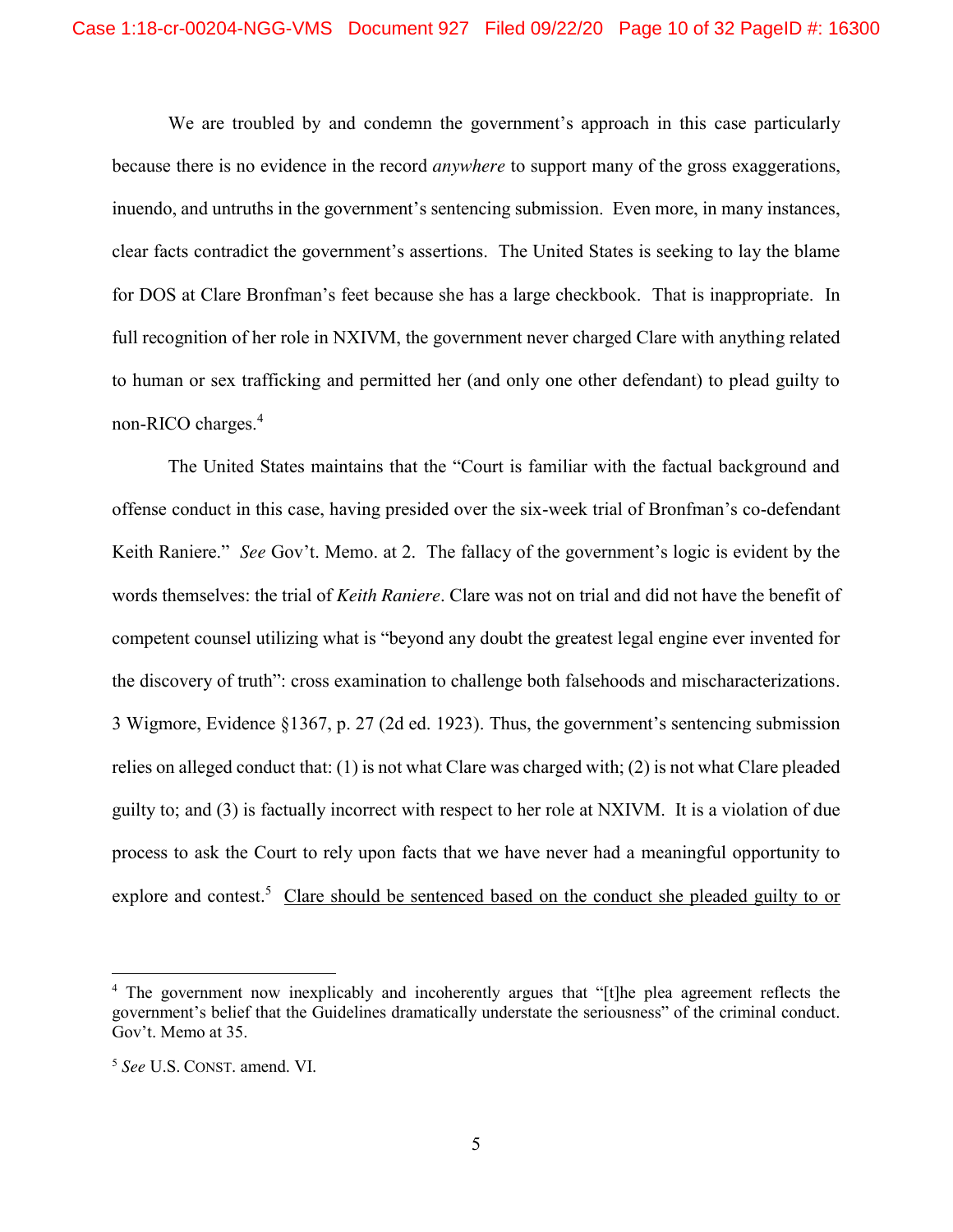facts that have been established through due process of law. The government should not be permitted to, in effect, bring new charges against Clare Bronfman in its sentencing memorandum.

It is particularly troubling that the government, in seeking to advance incorrect and unproven allegations does so in such an inflammatory and imprecise way. It makes the deprivation of Clare's constitutional rights more significant and the prejudice more difficult to overcome. It adds insult to injury for the government to seek to introduce these so-called facts via a sentencing memorandum and not in a contested courtroom proceeding designed to separate fact from mere allegation. The government and Probation largely rely on demonstrably false assertions of "fact" from Keith Raniere's trial.

By way of example, to easily highlight for the Court, the below grid analyzes the government statements on page  $1$  – the very first page, only – of the government's sprawling 71page submission. It compares the governments suggestions, overtones, illusions, innuendo, and invitations to infer the truth:

| <b>Government Inuendo and Falsehood</b>        | <b>The Truth</b>                                |
|------------------------------------------------|-------------------------------------------------|
|                                                |                                                 |
| "There can be little doubt that Raniere would" | When the government refers to "the crimes,"     |
| not have been able to commit the crimes with   | they are referring to human and sex trafficking |
| which he was convicted were it not for         | and forced labor, among other things. These     |
| powerful allies like Bronfman." (Gov't. Memo   | crimes hardly required millions of dollars, and |
| at $1.$ )                                      | NXIVM was profitable every year, having         |
|                                                | nothing to do with Clare Bronfman. These        |
|                                                | sweeping statements have no basis in reality    |
|                                                | and are simply untrue. Furthermore, Clare's     |
|                                                | monetary support was not for any criminal       |
|                                                | activity, and the government has never charged  |
|                                                | Clare with doing that. The funds she gave and   |
|                                                | loaned were predominantly for an unrelated      |
|                                                | commodities deal, and what she did loan to      |
|                                                | NXIVM was all done without any knowledge        |
|                                                | of any illegality or wrongdoing and was done    |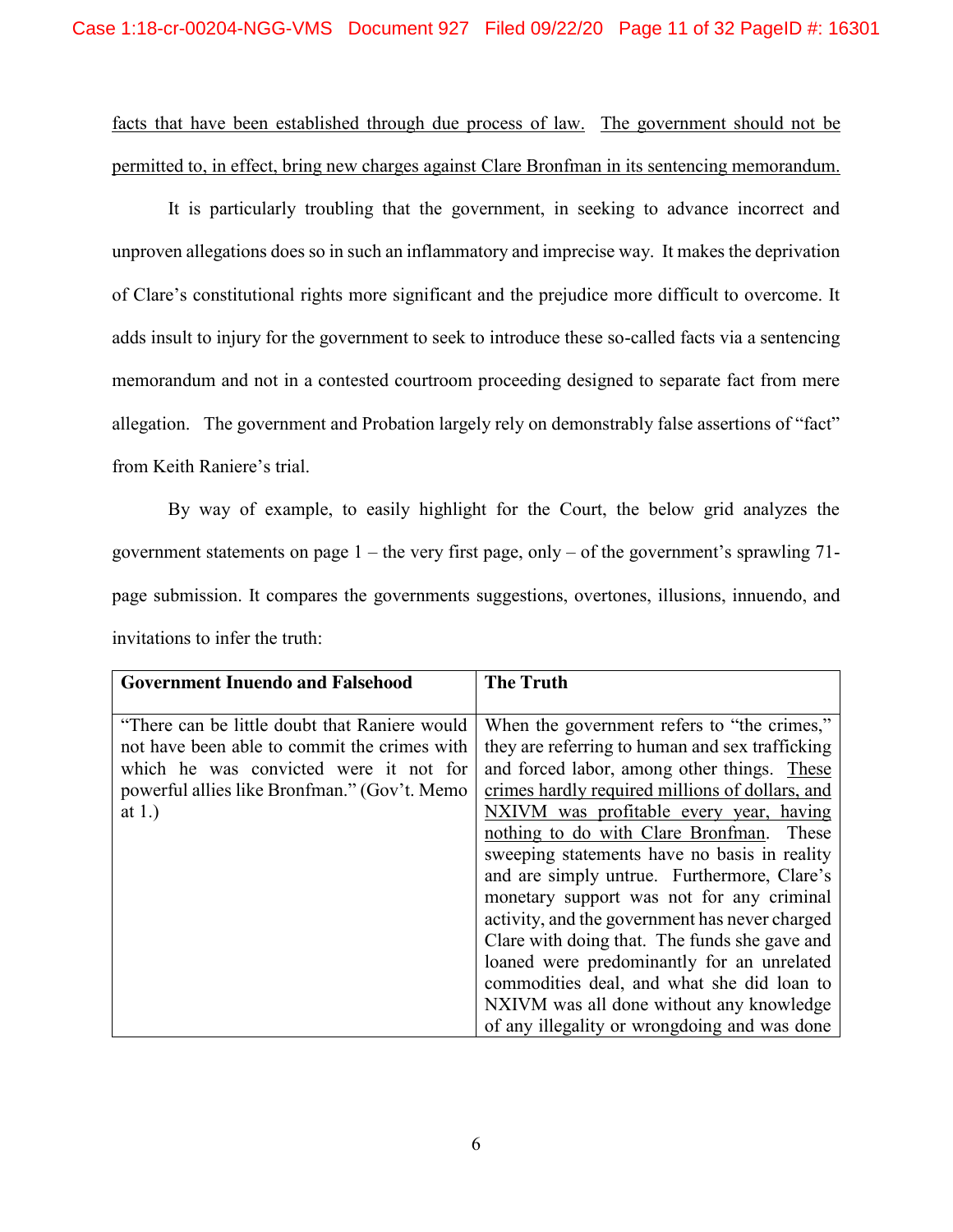|                                                | to support an endeavor in which she deeply              |
|------------------------------------------------|---------------------------------------------------------|
|                                                | believed.                                               |
| "Bronfman spent millions of dollars of her     | Clare's support was entirely for NXIVM, or              |
| inherited fortune on Raniere's endeavors."     | viable business investments. The<br>word                |
| $(Gov't.$ Memo at 1.)                          | "endeavors" is innuendo, and Clare never                |
|                                                | funded criminal activities.                             |
| "She pursued Raniere's accusers and critics by | At bottom, Clare's legal efforts were entirely          |
| dispatching powerful teams of lawyers, private | non-frivolous and well supported. All of these          |
| investigators and public relations firms to    | efforts were intended to<br>support<br>an               |
| attempt to discredit them and dredge up        | organization in which she deeply believed. <sup>6</sup> |
| information that could be used to undermine    |                                                         |
| their claims." (Gov't. Memo at 1.)             |                                                         |
| "Even now—after Raniere's convictions for      | The government makes sweeping statements                |
| sex trafficking, forced labor, alien smuggling | throughout without any basis of fact                    |
| and child exploitation offenses—Bronfman       | whatsoever. NXIVM and Mr. Raniere changed               |
| continues to support Raniere." (Gov't. Memo    | Clare's life and she stands by both the                 |
| at $1.$ )                                      | organization and Mr. Raniere for the                    |
|                                                | tremendous good they did for thousands of               |
|                                                | people. Clare stands by her friends, but she            |
|                                                | does not stand by sex trafficking, forced labor,        |
|                                                | or any other criminal conduct, period. That             |
|                                                | allegation is exactly the type of innuendo that         |
|                                                | is so reckless. <sup>7</sup>                            |

 $\frac{1}{6}$ <sup>6</sup> There is no doubt that Clare assisted with and oversaw certain litigation related to NXIVM. The government mocks this litigation and argues that "[s]he pursued Raniere's accusers and critics by dispatching powerful teams of lawyers, private investigators and public relations firms to attempt to discredit them and dredge up information that could be used to undermine their claims." (Gov't. Memo at 1.). What is remarkable about this, however, is that their sentencing memorandum then does not actually inform the Court about what any of this litigation in fact was. The litigation in which Clare was involved was not at all malicious or frivolous. We would very happily provide the Court with further information about these lawsuits, but the government is simply incorrect that any of this litigation was used to threaten or subdue crime victims. It is, quite simply, an outrageous suggestion. Nothing could be further from the truth, and it is deeply troubling that the government has not taken the time to explain what this litigation was about. This is yet another item that calls for a Fatico hearing.

<sup>&</sup>lt;sup>7</sup> A court may not punish an individual by imposing a heavier sentence for the exercise of first amendment rights. . . . A sentence based to any degree on activity or beliefs protected by the first amendment is constitutionally invalid." *United States v. Stewart*, 686 F.3d 156, 169 (2nd Cir. 2012) (*quoting United States v. Lemon*, 723 F.2d 922, 937-38 (D.C. Cir.1983). While "the defendant's support for illegal activity" may be appropriately considered, "it is impermissible to sentence a defendant more harshly based on associations that do not relate to specific criminal wrongdoing, for example, or for beliefs that some might find morally reprehensible, or for critical statements made in public because they were made in public." *Id.* at 169.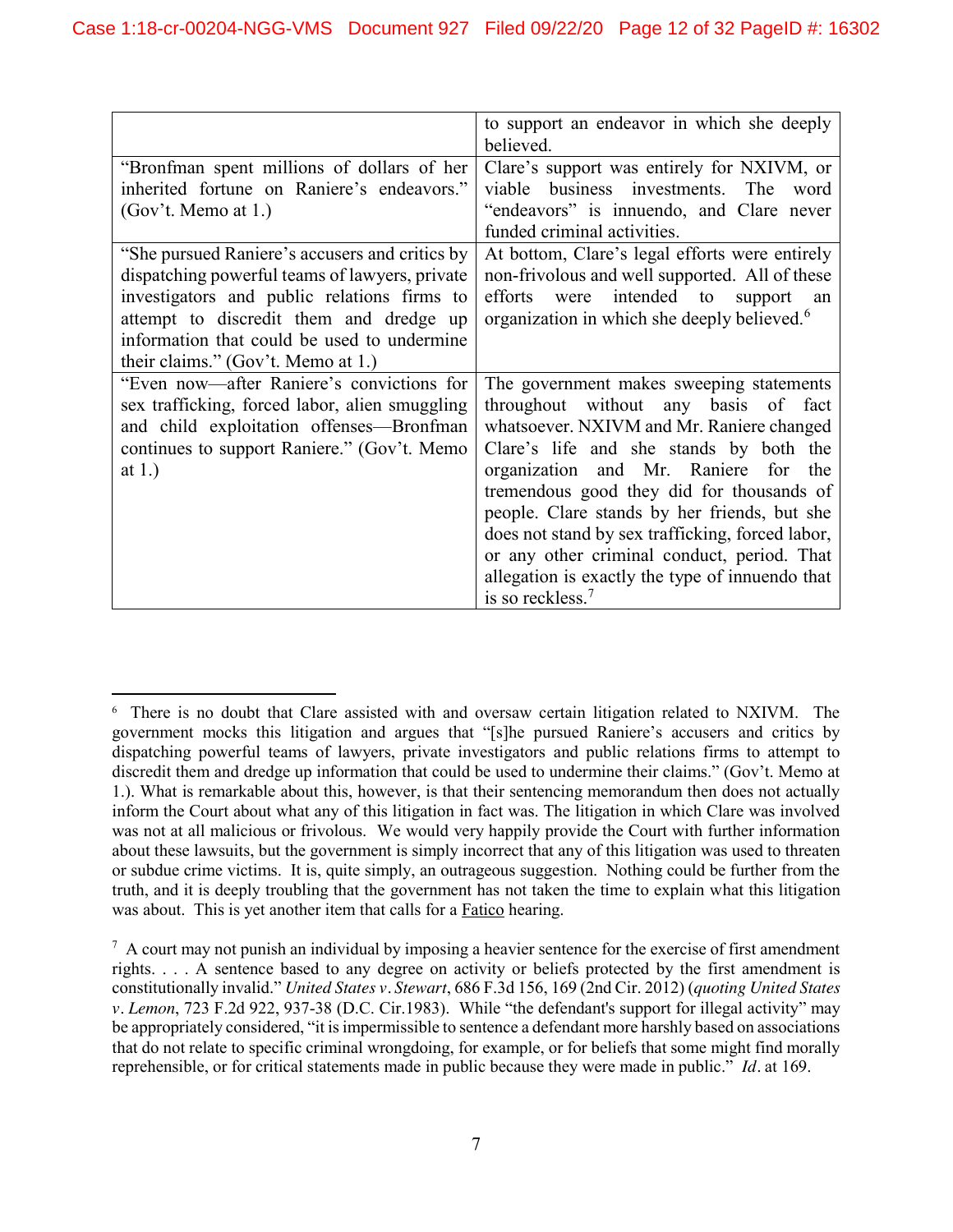And that is just the first page. The entire filing is replete with issues and errors like this.

For example, the government writes that "[e]ven after Raniere's conviction, Bronfman has continued to wire funds to the 'KAR 2018 Trust,' the trust she created for the benefit of Raniere and son. *See* PSR ¶ 187. That is not true. The government is presenting false information to the Court. The truth is that Clare made two payments, both of \$250,000, on June 4, 2018 and June 13, 2018, both prior to Clare's arrest. Keith Raniere was convicted on June 19, 2019. Furthermore, what is wrong with funding this trust anyway? The trust is for the sole benefit of a young child, whose father is in jail. Clare cares about the child and his mother and has known them for years. Nothing inures to Mr. Raniere's benefit. Clare selflessly set up a trust to ensure that an innocent to all of this - a young child – would continue to have a roof over his head, food, education and medical care. *He is three years old*.

"For many years," the government writes, "Clare Bronfman used her extraordinary wealth and social status to fund and promote a criminal enterprise led by her co-defendant Keith Raniere." Gov't. Memo at 1. That is wrong: Clare Bronfman never knowingly funded a criminal enterprise. Why is the government saying this now? It did not charge her with this behavior, and she did not plead to it. The government also says that that "[f]or years, Bronfman leveraged her colossal wealth to recruit individuals, often women with no legal status in the United States, into Nxivmaffiliated organizations." Gov't. Memo at 34. Here, the government makes sweeping and unprovable claims with no support or facts that would support such a conclusion. As to how Clare allegedly used her wealth to further the aims the government alleges, its papers are silent on details. Such a conspicuous silence is necessary because the stubborn facts revealed by an accounting of Clare's financial relationship with NVIVM would compel a different conclusion. This is yet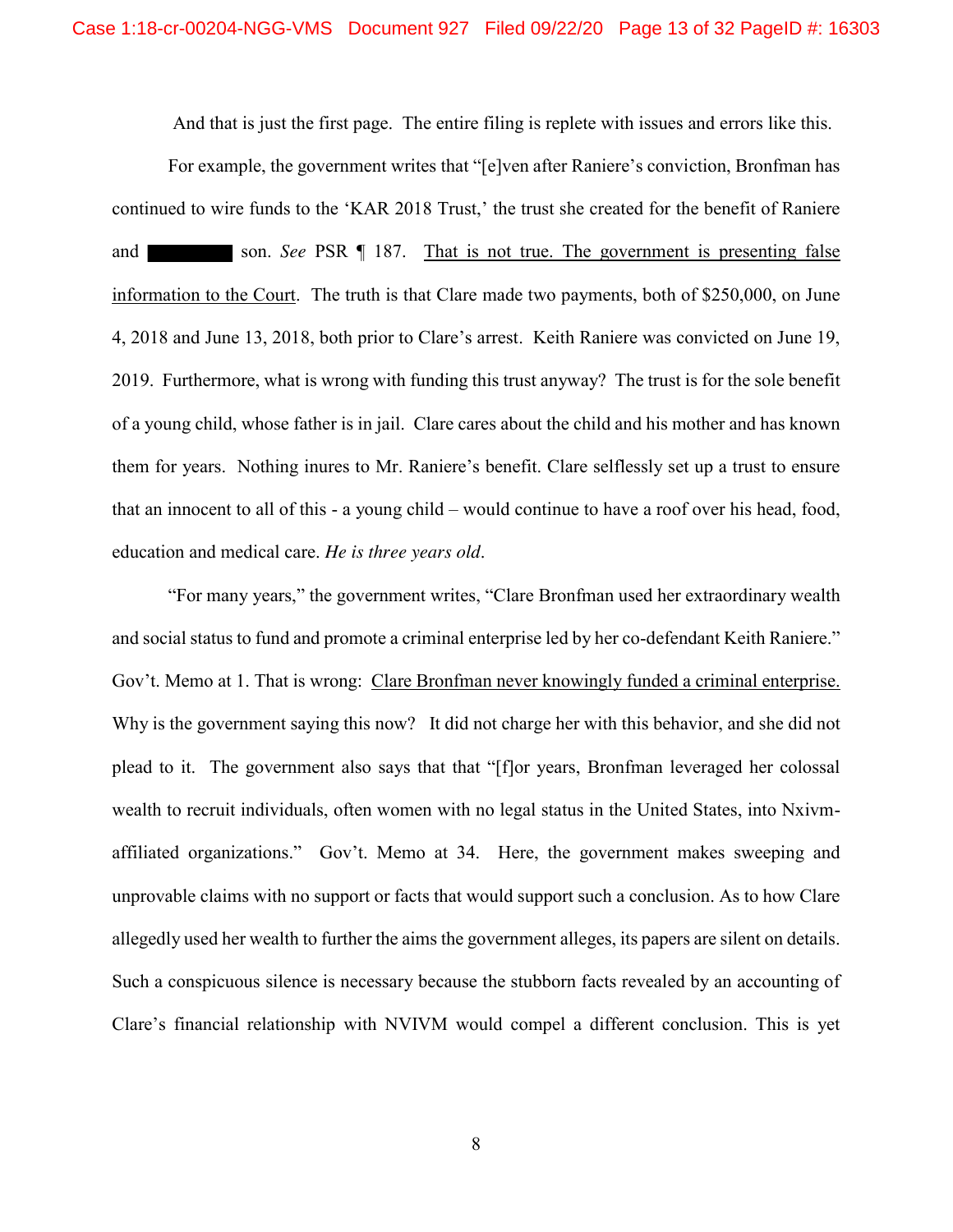another reason a Fatico hearing is urgently required to separate fact from unproven innuendo. Furthermore, the truth is that Clare enrolled very few people whatsoever – and Sylvie was the only person Clare enrolled that she helped with a visa and was the only person related to the government's case against Mr. Raniere – though not through Clare – in any way. None of the people she enrolled are famous or wealthy, so it is unclear what the government is trying to accomplish with its innuendo, loose language, and untethered accusations. The government is trying, once again, to inflate Clare's role so that the Court will see her as responsible.

The government seems somewhat unable to separate Clare's support for NXIVM, an institution that she loved and continues to believe in, from her lack of knowledge of DOS. NXIVM is not DOS. DOS was a secret society that she knew nothing about. As she made clear in her sentencing submission, Clare would never knowingly fund a sex cult, and she renounces human trafficking and sex trafficking unequivocally. There is no evidence to the contrary. That Clare has to even give voice to this fact in a sentencing memorandum further shows the prejudicial state of the record.

The court noted, *sua sponte*, at a recent hearing that Clare Bronfman "wrote a lot of checks." Clare does not deny this. But that does not mean that she had any idea of the activity that was revealed at Keith Raniere's trial. The care and detail that comes with developing reliable assertions of fact would show that Clare's money went to specific activities at an independently financially executive coaching business that she thought would improve the world. While the government's papers spill a lot of ink on rebutting a straw-man argument that Clare is asking for a special privilege at sentencing, the truth is that, because of Clare's money, the Department of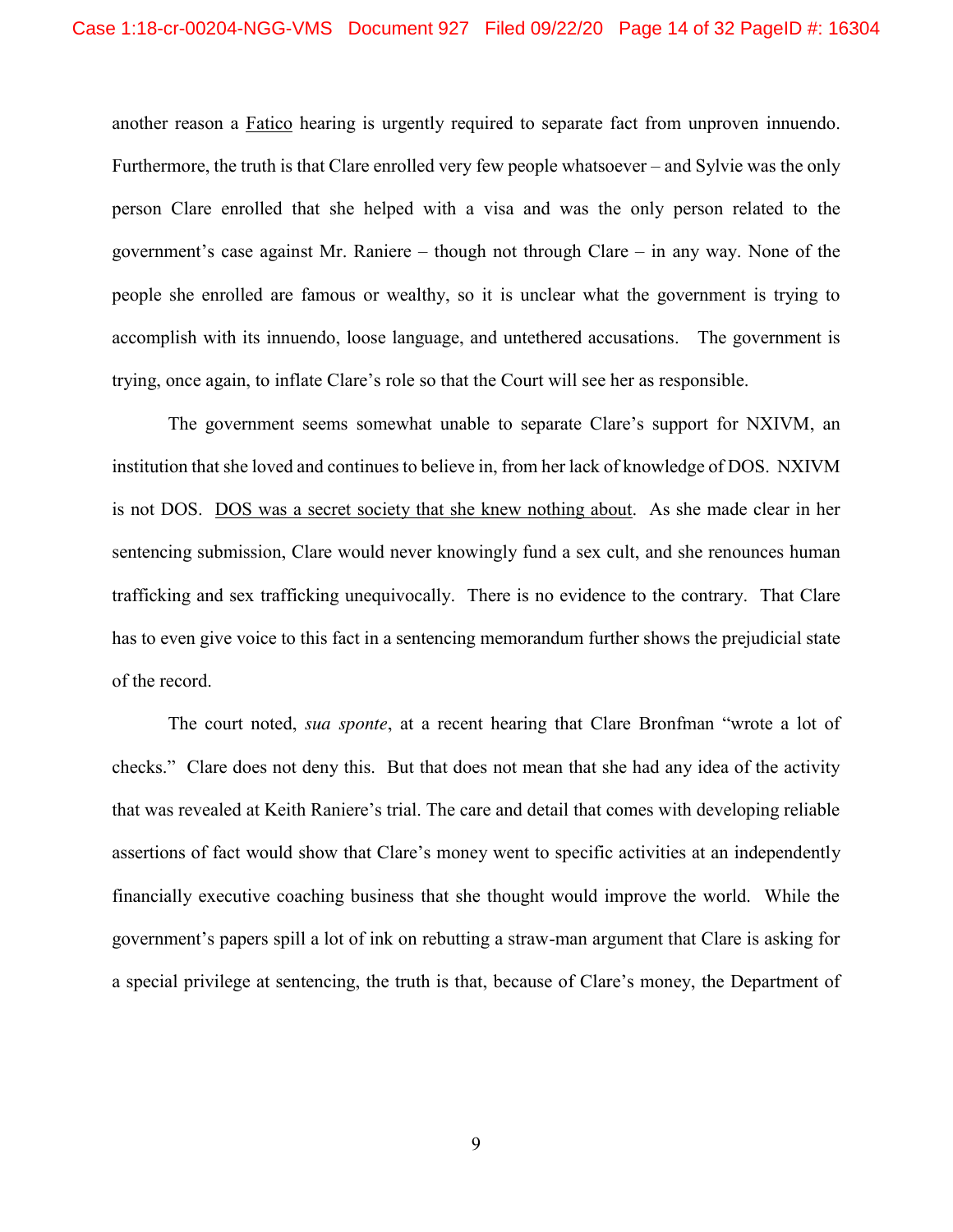Justice is treating Clare differently from the other members of NXIVM's leadership.<sup>8</sup> **The** 

# **government conflates, at every turn, Clare's generosity toward an organization whose**

### **mission was to help people better their lives, and that changed her life with wealth that knew**

**no limits between what was right and wrong**. The United States writes that:

"[w]hat is especially significant about Bronfman's financial support of Raniere is that it was without any apparent limitation. When Raniere wished to invest in the commodities market, Bronfman simply gave him \$67 million to do so—with no expectation that he would ever be in a position to pay her back (he didn't). For this reason, Bronfman's claim that she did not provide financial support for DOS or otherwise for Raniere's "personal life," Def Mem. at 21, makes little sense. Bronfman funded Raniere in all of his endeavors, without question or limitation. The government respectfully submits that Bronfman's continued loyalty to Raniere and her

<sup>&</sup>lt;sup>8</sup> The government's memo is dripping with innuendo that Clare is somehow asking for "special treatment," Gov't. Memo at 1, because of her wealth, which she assuredly is not. In fact, quite to the contrary, she is being treated differently by the government than some of the less wealthy board members of NXIVM, since there is truly no difference between her involvement and theirs. If anyone is getting "special treatment," it raises the question of why Clare Bronfman is singled out at every turn. As the government writes, "there can be little doubt that Raniere would not have been able to commit the crimes with which he was convicted were it not for *powerful allies* like Bronfman," Gov't. Memo at 1 (emphasis added). Along those lines, the government does seem quite interested in bringing up Clare's wealth in irrelevant ways that appear to be done for the sole benefit of harming the Court's opinion of her. For example, the government mentions that she showed "an astonishing lack of empathy for the financial struggles of others," Gov't Memo at 40, and that "[s]he is likely one of the most privileged and wealthy defendants to ever appear before this Court for sentencing." Gov't. Memo at 55; *see also id.* at 34 ("Bronfman leveraged her colossal wealth . . . "). As Clare's letters attest, she is an incredibly generous person and giving person, and she loaned millions of dollars to an organization she deeply believed in. The number of letters from her employees and colleagues in Fiji, for example, attest to the way in which she changed their lives and saved them from financial ruin after the last major hurricane. *See* Exhibits to Clare Bronfman Memo. It is further disappointing that the government implies that these letters were somehow written under duress, since Clare owns the property, but the authors of these letters – like all of the rest – know that they likely will suffer negative consequences for speaking up on Clare's behalf. It is further quite remarkable that the government seeks to undermine NXIVM's legitimate work, and Clare's charitable contributions, on behalf of individuals with Tourette's Syndrome, *see* Gov't. Memo at 64 n. 28. Remarkably, it seems quite clear that the government has not even taken the time to watch the documentary entitled "My Tourette's," which very clearly lays out the very legitimate and real work done by NXIVM to help patients suffering from Tourette's. Instead the government mocks the work by referring to it as a "study" in quotation marks. We once again respectfully invite the Court and government to view this work Tourette's Syndrome, entitled "My Tourette's." The Court may access this documentary at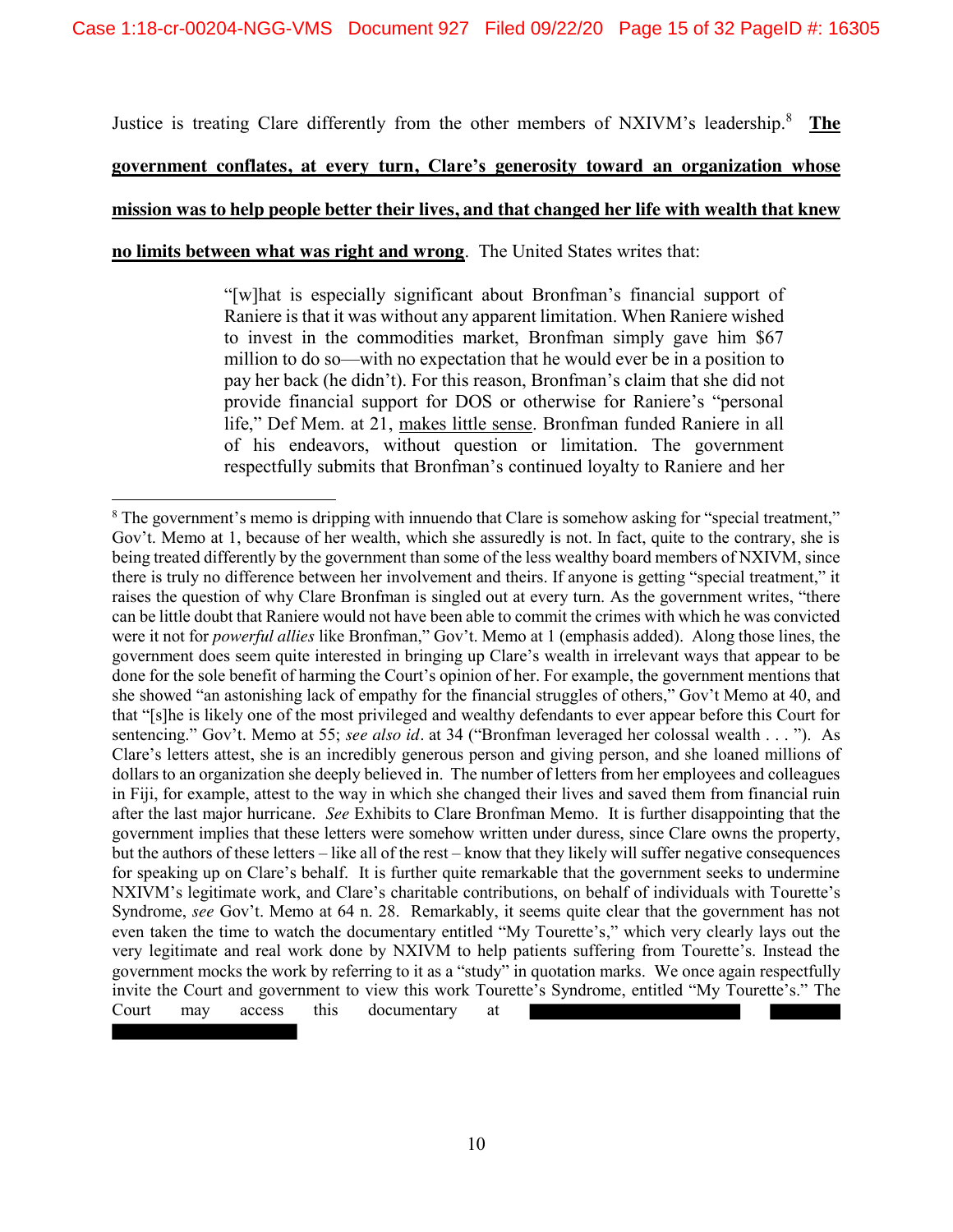substantial financial resources suggest that specific deterrence is of unique concern in this case and counsels in favor of a substantial sentence."

Gov't. Memo at 60 (emphasis added). The government continues purposefully to conflate NXIVM with DOS, and Clare's support for the former as tacit approval and participation in the latter. Where Clare contends that NXIVM "is now forever associated with criminal activity," Clare Bronfman Memo at 70, the government retorts that NXIVM "*was* criminal, as a jury has already found." Gov't. Memo at 63 n. 27 (emphasis added).

This is simply not true. NXIVM is not a criminal organization. NXIVM has (appropriately) never faced criminal charges, and if NXIVM were truly a criminal organization, far more people associated with its leadership would have been prosecuted. That is false, and underscores once again the government's complete misrepresentation of the difference between NXIVM and DOS.

There are very many good and decent people who loved NXIVM and who benefitted immensely from its teachings. A high-profile entrepreneur, a co-founder of the Black Entertainment Network, a Justice of the Arkansas Supreme Court, and an ex-U.S. Surgeon General: they and so many others might be surprised to learn that they were all part of a criminal enterprise. Many alumni of ESP, including Clare Bronfman, never intended to hurt anyone, never intended to traffic people for sex or to break the law in any way. **That the government would** 

<sup>-&</sup>lt;br>9 <sup>9</sup> Once again, a major factual error in the government's brief. Clare did not "simply g[i]ve" \$67 million to Keith Raniere to invest in the commodities market. Gov't. Memo at 60. It is astounding that the government just says things like this with no factual support. In fact, this investment was made to cover calls in the commodities market that were going to financially harm a number of people that Clare cared about, so she made the investment to help them, and it certainly was not an easy or flippant decision. In the end, she lost money, but there was a good and caring reason that she made this investment. Not just "simply giving" Keith Raniere money. Furthermore, Mr. Raniere was very helpful to her in discussing investments, some of which she made money on, such as purchasing certain stocks.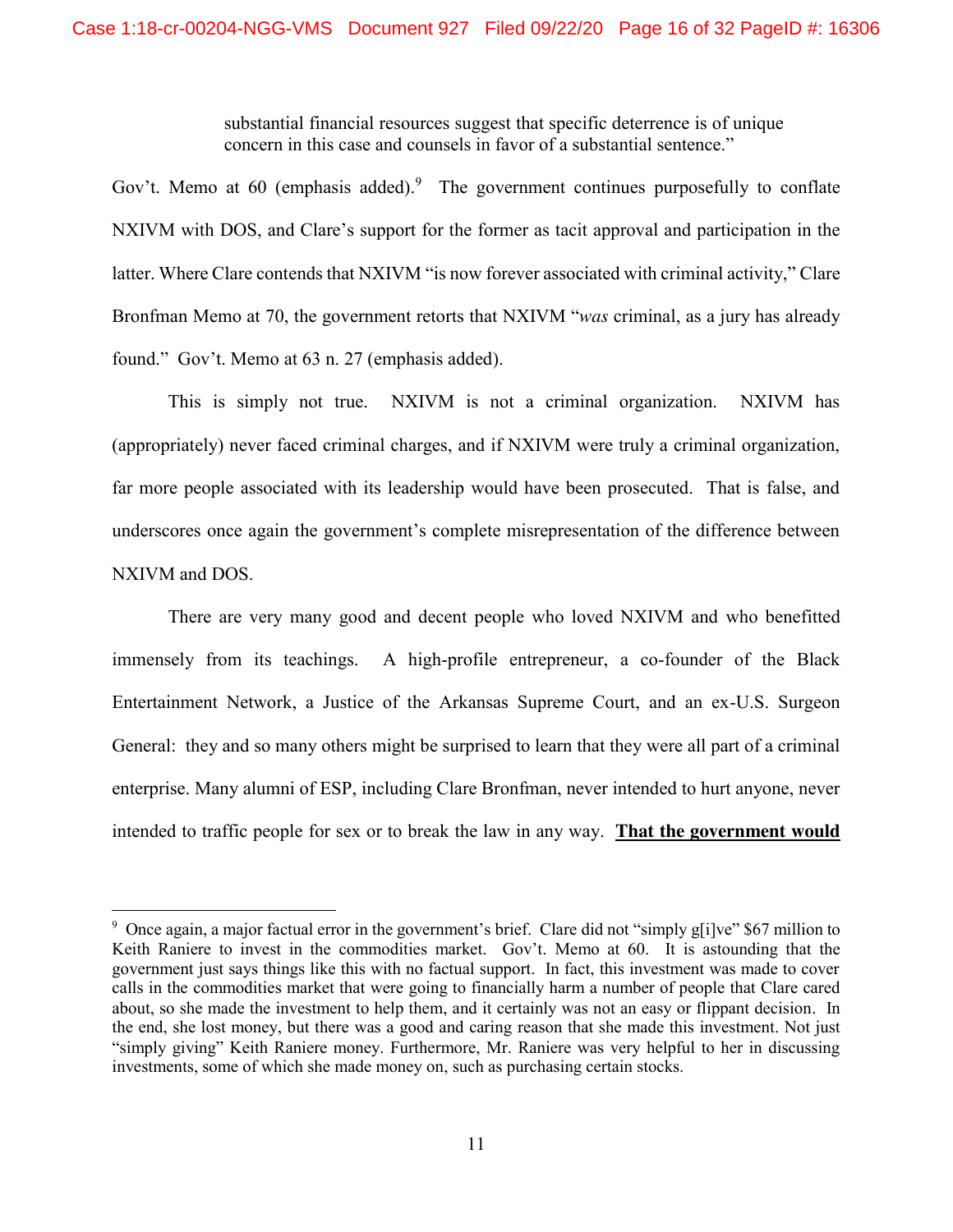# **enter into a plea with Clare Bronfman for two violations of unrelated law and then seek to bootstrap those charges into something significantly larger and more nefarious (***i.e.***, that she funded a sex cult) is unfair and unjust**.

It is remarkably telling that the government attempts to lay out facts about DOS, which the government itself concedes was a "secret organization," Gov't. Memo at 18, and then literally has nothing to say about Clare Bronfman's involvement in DOS itself. Instead, the government relies on elliptical sentences that invite the reader to speculate -- Sylvie worked for Clare, Monica recruited Sylvie for DOS, bad things happened at DOS. This is how the government attempts to connect Clare to DOS: by and through a contract employee who was, according to the government's own theory, sworn to secrecy about DOS. (Never mind that the government is incorrect and misrepresents that Syvlie worked for Clare for ten years, and never mind that Monica recruited Syvlie for DOS *ten* years after Syvie first came to the United States to work for Clare.) The government has not produced – and cannot produce – one check or wire transfer that links Clare to DOS. The government has not produced – and cannot produce – one witness who says Clare recruited her to DOS. The government has not produced – and cannot produce – one witness who says that they told Clare about DOS in defiance of their "master's" strict orders of secrecy. Indeed, the government cannot, in good faith, aver contradictory theories. On the one hand, the government contends that DOS was a secret organization that forbad its initiates from disclosing information about DOS to anyone. The government further contends that Mr. Raniere's hold over the first-line masters was such that obedience was strict. At Mr. Raniere's trial, which the government relies on so heavily, its own witness testified that Mr. Raniere ordered that no one tell Clare about DOS. There is no evidence – anywhere – that anyone invited Clare to join DOS.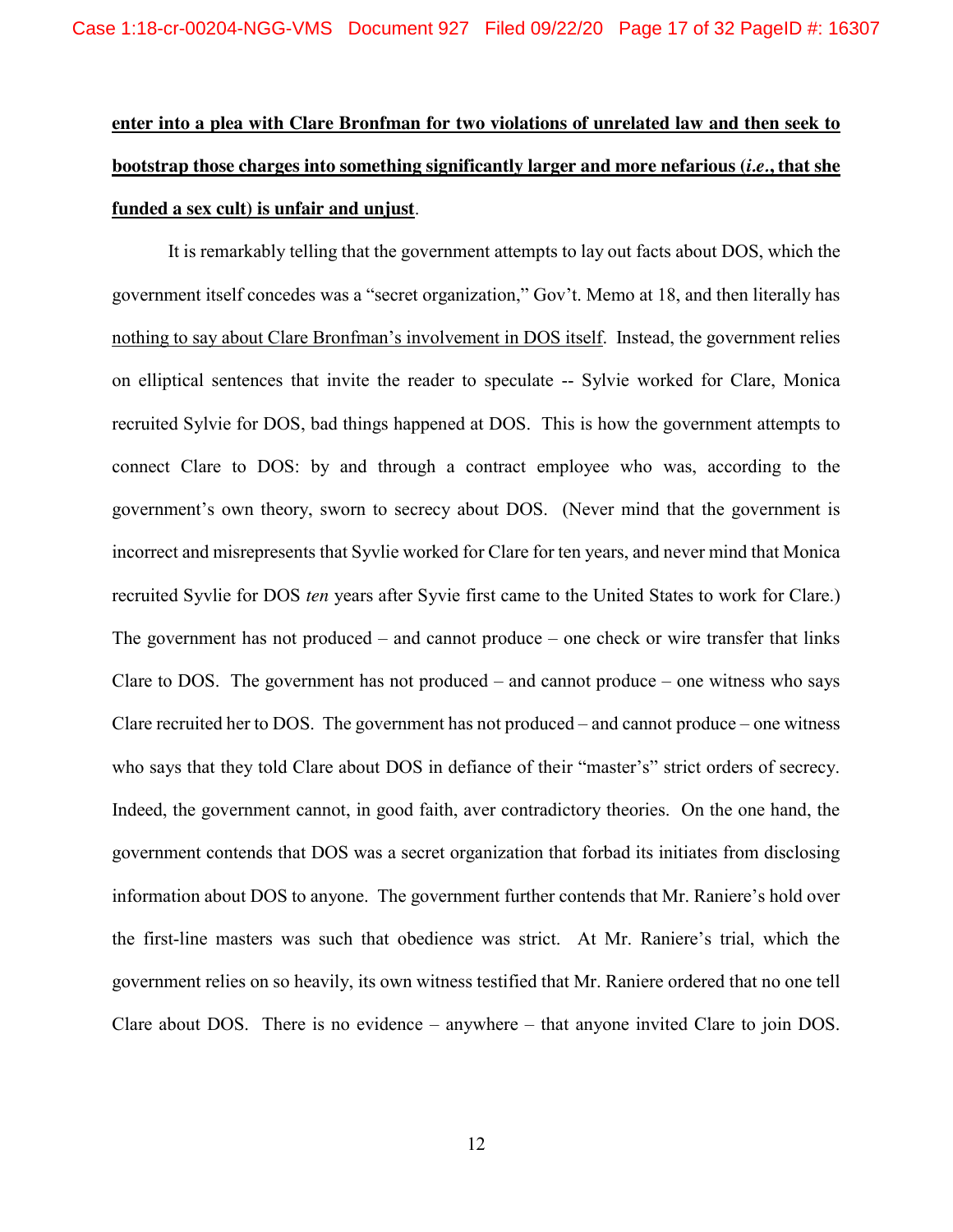Despite this, the government, in full sophistic prose, invites the reader of its submission to believe that the DOS "slaves" defied their "masters" in just this one instance to secretly tell Clare of its existence and solicit her financial support. It strains credulity to accept such a premise. Accordingly, it is appropriate to pull every DOS reference from the PSR and cull it from the government's sentencing submissions. The Court should not rely on any DOS reference. The only meaningful fact about DOS relevant to Clare is that it was purposefully kept secret from her.

To the extent the Court is considering relying on DOS in sentencing, a Fatico is required to avoid the prejudice that touches and concerns Clare's due process rights, among other constitutional protections *See* Gov't Memo at 20. The discussion of Nicole similarly is entirely silent on anything to do with Clare. *See id*. at 21. Their discussion of Jay is also silent on anything to do with Clare. *See id.* at 20-21. Why would the government engage in a long discussion about DOS and then fail to lay out any evidence whatsoever tying Clare Bronfman to any actual involvement in it? Because the government has none, and if it believes any evidence exists, then Clare should be granted a Fatico hearing.

Yet, even though the government cannot point to any involvement whatsoever Clare had with DOS, the government nevertheless asks the Court to disregard her well-intentioned efforts to get to the bottom of allegations that something might be wrong, after the DOS story became public. Even though Clare helped hire a well-known and reputable forensic psychologist to interview various members of DOS and NXIVM, the government tells the Court to ignore that fact because the evidence "suggests" that Clare had "no interest in actually determining the truth about DOS, but was simply attempting to quell media and public scrutiny of Raniere and DOS." Gov't Memo at 47 n. 18 (emphasis added). The government ignores its own witness at Mr. Raniere's trial who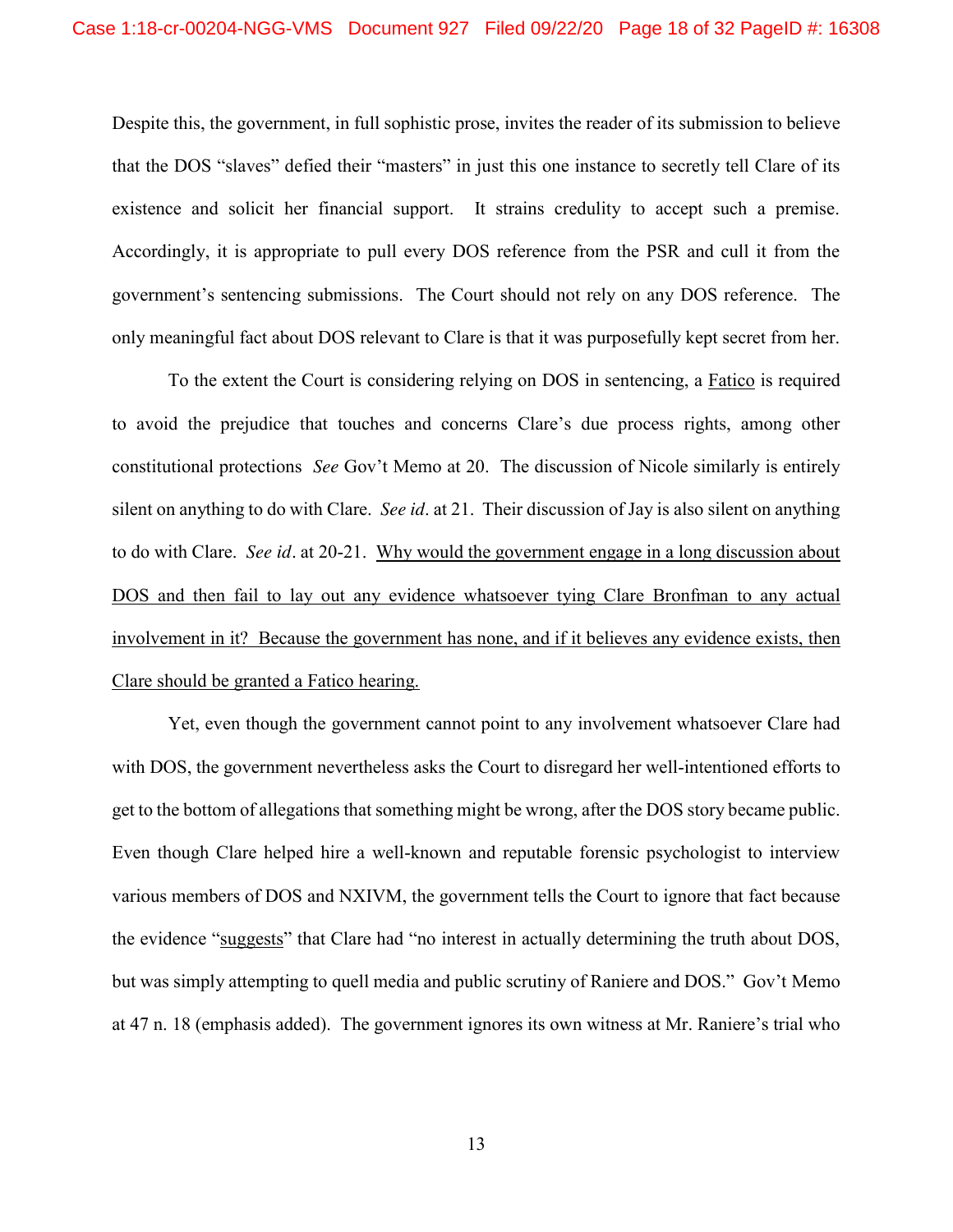stated that DOS initiates were instructed to "lie" to the investigators Clare hired. According, the government asked the jury in Mr. Raniere's trial to credit testimony that it now, by implication, invites the Court to ignore and impute knowledge to Clare when she sought to investigate. It is precisely this type of tunnel vision and cherry picking of facts that has painted such a wrong impression of Clare's actions and motivations.

To further try to bolster a case that Clare "promoted a criminal enterprise led by Keith Raniere," the government then highlights letters that it represents were sent to "Raniere and Bronfman" – again attempting to convey that it is fair to infer Clare had knowledge of collateral and DOS. The truth of which the government is well aware is that such letters went out to the entire board of NXIVM, as well as other leaders and members of NXIVM (Clare was just one of a number of board members and other leaders and members in NXIVM receiving these materials). The government leaves out this important contextual detail to invite a conclusion not supported by any record of fact. On the government theory, these letters must impute foreknowledge to the entire NXVIM board or anyone who received such a letter. Of course, such an imputation of foreknowledge is not warranted, but by leaving out crucial facts, the government invites this very specious conclusion. Significantly, almost none of the many individuals who received these letters have **ever** been charged with a crime by the U.S. government. Presumably, then, the fact of receiving one of these letters, on the government's theory, appears only probative of guilt with respect to Clare, but no other. Inasmuch as this form of argument is blatantly inconsistent, the government opts simply to omit inconvenient facts in its submission.

The government also spends much time addressing Clare's communications with attorneys in Mexico, *see* Gov't. Memo at 23-26, and implies that she was attempting to silence sex crime

14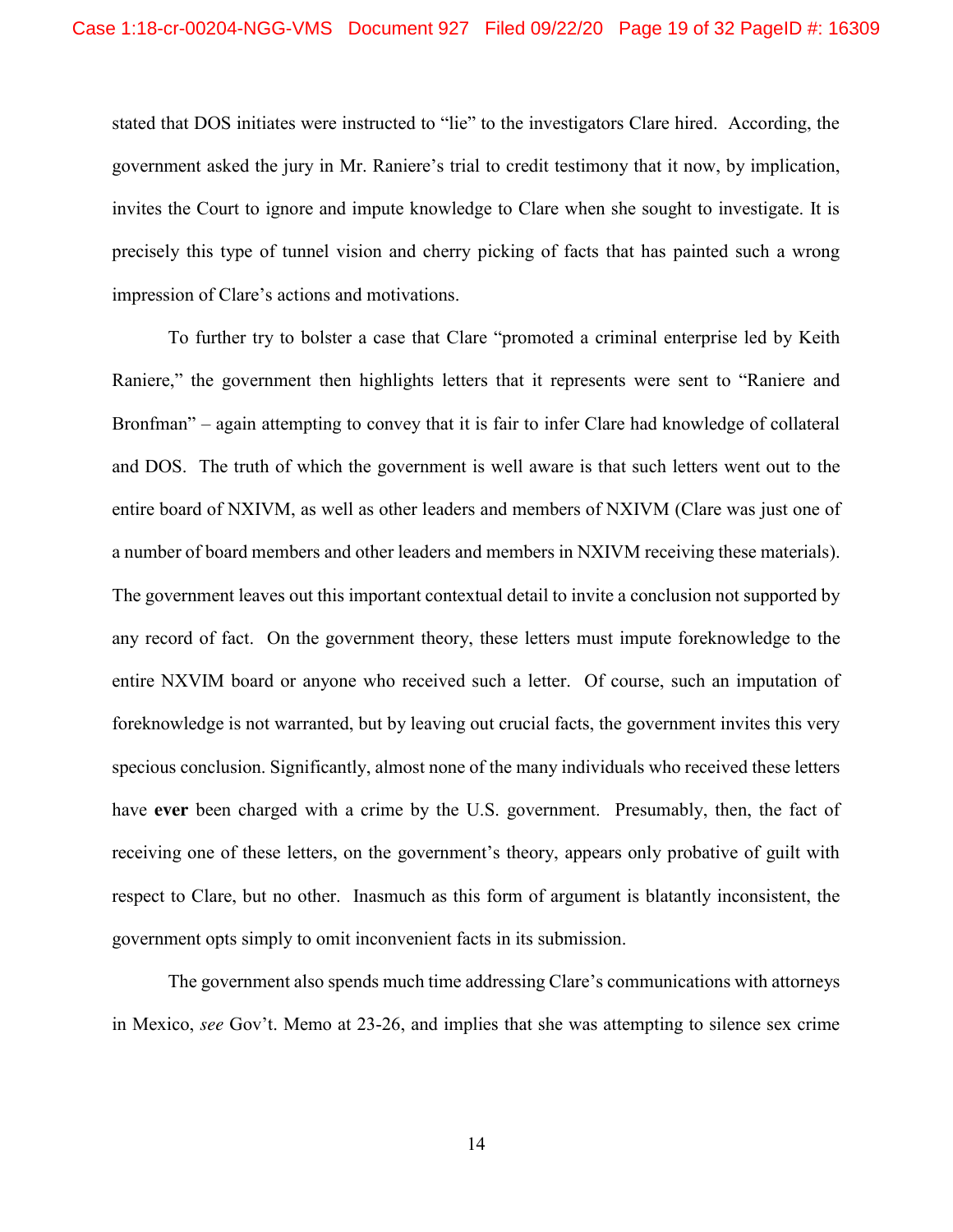victims from coming forward to the authorities. That is not what happened as the clear facts and record show, and she would never try to silence crime victims. In fact, Clare was in possession of evidence that NXIVM's computers had been hacked into and that the NXIVM client roster was being contacted in Mexico. Misusing NXIVM's client list to cause harm to the company was properly against the law in Mexico, and the attorneys in Mexico took action based on that. There was never an intent on Clare's part to engage Mexican lawyers for the purpose of stifling crime victims' rights to go to law enforcement.

To further bolster their "promotion of a criminal enterprise" case, the government points to an online statement Clare authored in December 2017 – with the benefit of virtually no information – in which she supported DOS. *Id.* at 26. As our initial sentencing submission made very clear, she was acting at that time with limited information and did not understand the full scope of DOS until Keith Raniere's trial (and she may never understand the full scope). The government attempts to pile up other tidbits of inuendo. For example, the government writes, "As media outlets begun [sic] reporting that the United States Attorney's Office had launched a criminal investigation, Raniere stopped using the phone he had previously used for over fifteen years and he and Bronfman began using encrypted email accounts." Gov't. Memo at 26-27. This is yet another blatant misstatement of fact as regards Clare. Clare had maintained the email the government references well before the U.S. Attorney's Office initiated an investigation. But, through semantic slight-of-hand, the government implies that *both* Mr. Raniere and Clare *stopped* using emails in favor of encrypted emails only after the initiation of an investigation. Nearly every fact averred by the government is in dispute; the email half-truth is but another example. To deny Clare a Fatico hearing on this record prejudices Clare and is fundamentally unfair in violation of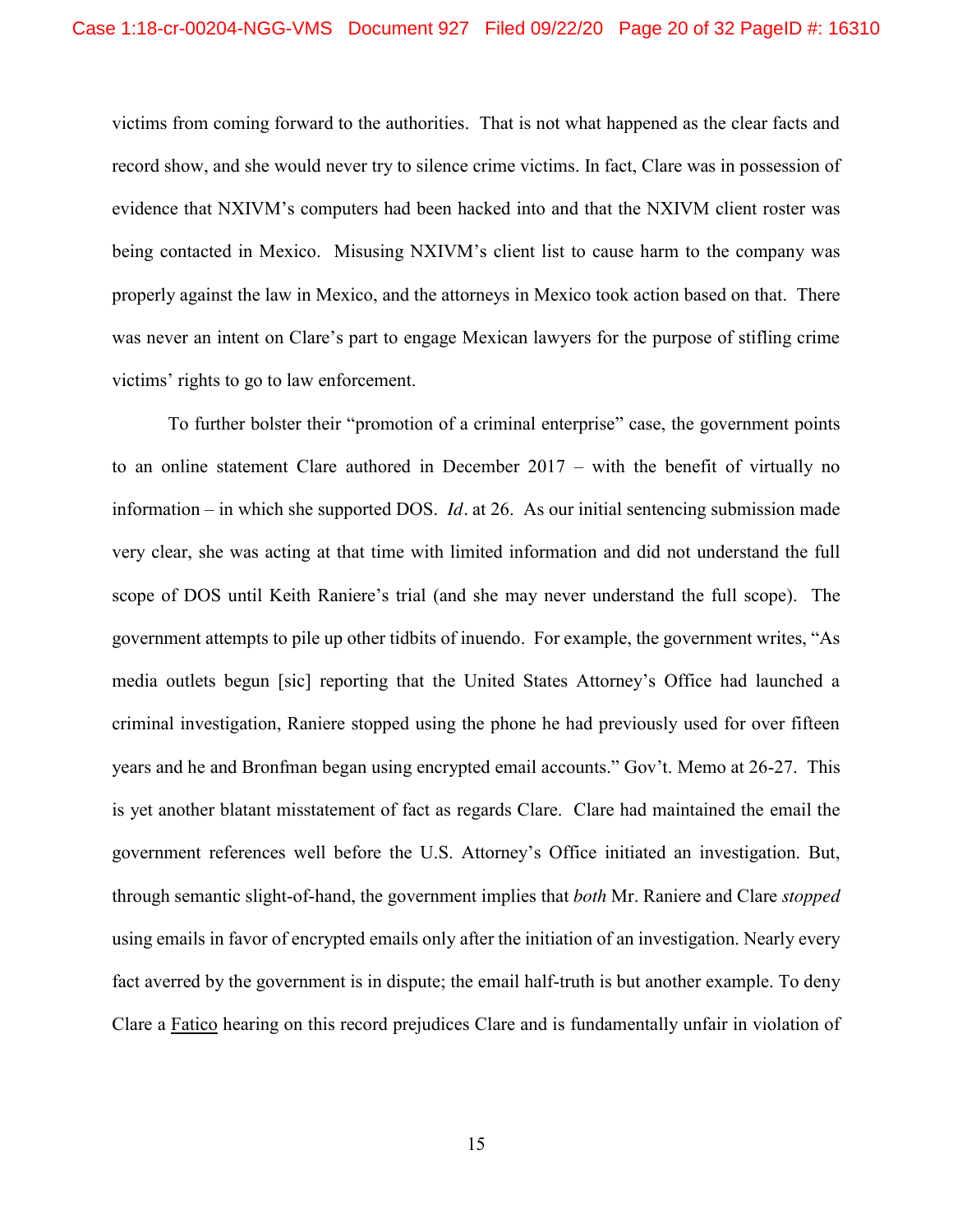her constitutional rights. The government continues to take issue with the fact that Clare set up a legal defense fund, *see* Gov't. Memo at 27, even though these were some of her best friends in the world and she could afford it, and went to great lengths to ensure it was properly administered and that she had absolutely no control of it, as was established at the numerous Curcio hearings addressing the trust. The government also notes that Clare sought criminal charges against Sarah Edmondson, even though these were charges made in good faith.<sup>10</sup>

### **OFFENSE CONDUCT**

With regard to the charges that Clare actually did plead guilty to, the government is again incorrect on certain factual points. However, we raise these errors not in any way to undermine Clare's acceptance of responsibility but in order to ensure that the factual basis for her sentencing is corrected and that the guidelines are calculated accurately. Clare has pleaded guilty and she fully accepts responsibility for her violations of two criminal statutes.

### **A. The government is attempting to enlarge the criminal activity by alleging more than one victim and more than six aliens**

The government is attempting to bootstrap far more serious charges against Clare with a disingenuous argument that her conduct involved six or more illegal aliens. Clare was never, in fact, charged with any offense that would involve more than one alien. Originally, as the Court is aware, she was charged with visa fraud in violation of 18 U.S.C. § 1546(a), for a false representation about payment to , which was the basis for the visa. **Clare is sincerely sorry to for this**. The government asked Clare to plead guilty instead to harboring

<sup>&</sup>lt;sup>10</sup> Another factual error in the government submission states that Clare contacted the NYPD regarding Sarah Edmondson, Gov't. Memo at 50, but in fact Clare contacted HSI. But again, the general point is true, since Clare had a good-faith basis to believe that Ms. Edmonson committed a crime. There are errors large and small in the government's brief; this is what happens when one party just unilaterally states "facts" that have not been properly challenged in a court of law.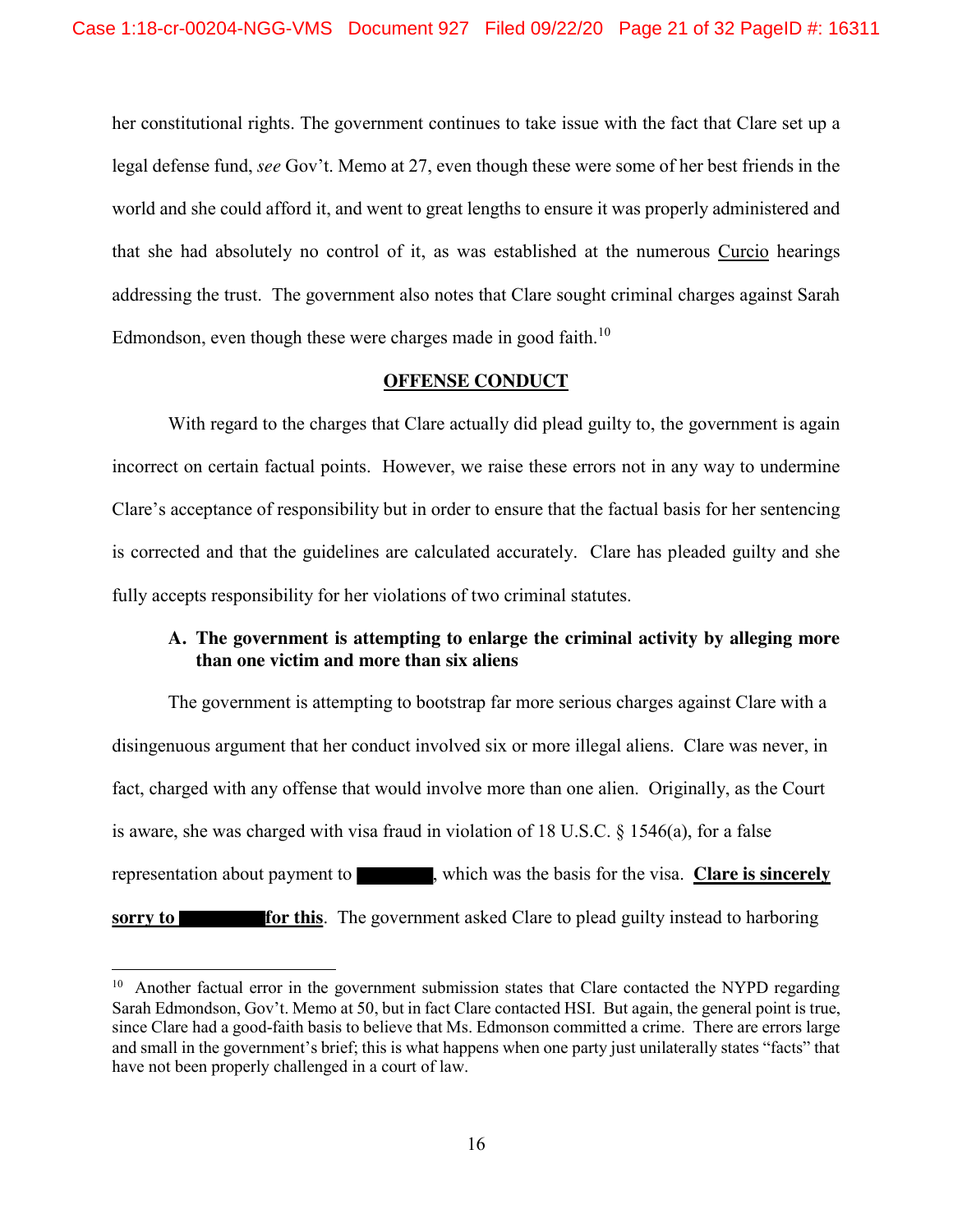an illegal alien in violation of 8 U.S.C. § 1324(a)(1)(A)(iii), which she did in order to satisfy the government's request that she forfeit \$6 million. Now, they seek to enhance that criminal charge by arguing that Clare harbored six or more aliens, which is absolutely not the case.

## B. **The government misstates a key fact related to the parole and omitted by the parole and omitted key facts**

The Government brief suggests that requested a humanitarian parole and was denied before the ICE agent approved a parole on questionable grounds. *See* Gov't. Memo at 12. They make this assertion because it casts more doubt on the validity of the ICE parole. However, this statement is factually inaccurate as **was never denied** a humanitarian parole. This is an additional factual dispute that requires resolution through a Fatico hearing.

After her visa was canceled by CBP officers in Los Angeles, applied for a new B1/B2 (visitor) visa from the U.S. Embassy in Mexico City. This visa application was denied. Only after the denial of the visitor visa application did request a humanitarian parole through counsel. This request was first made to ICE HSI special agents and was approved --

Not only did the Government inaccurately suggest that there was a humanitarian parole application that was denied before the ICE approval, they fail to mention a few key facts, including that U.S. Customs and Border Protection approved a second humanitarian parole for after the expiration of the ICE parole. Because there are no allegations that anything inappropriate occurred in the approval of this parole, this second parole demonstrates that the parole was based on valid grounds and that the decision by ICE to parole into the U.S. was not so unusual as to suggest something inappropriate occurred. As to this point, we invite the Court to read the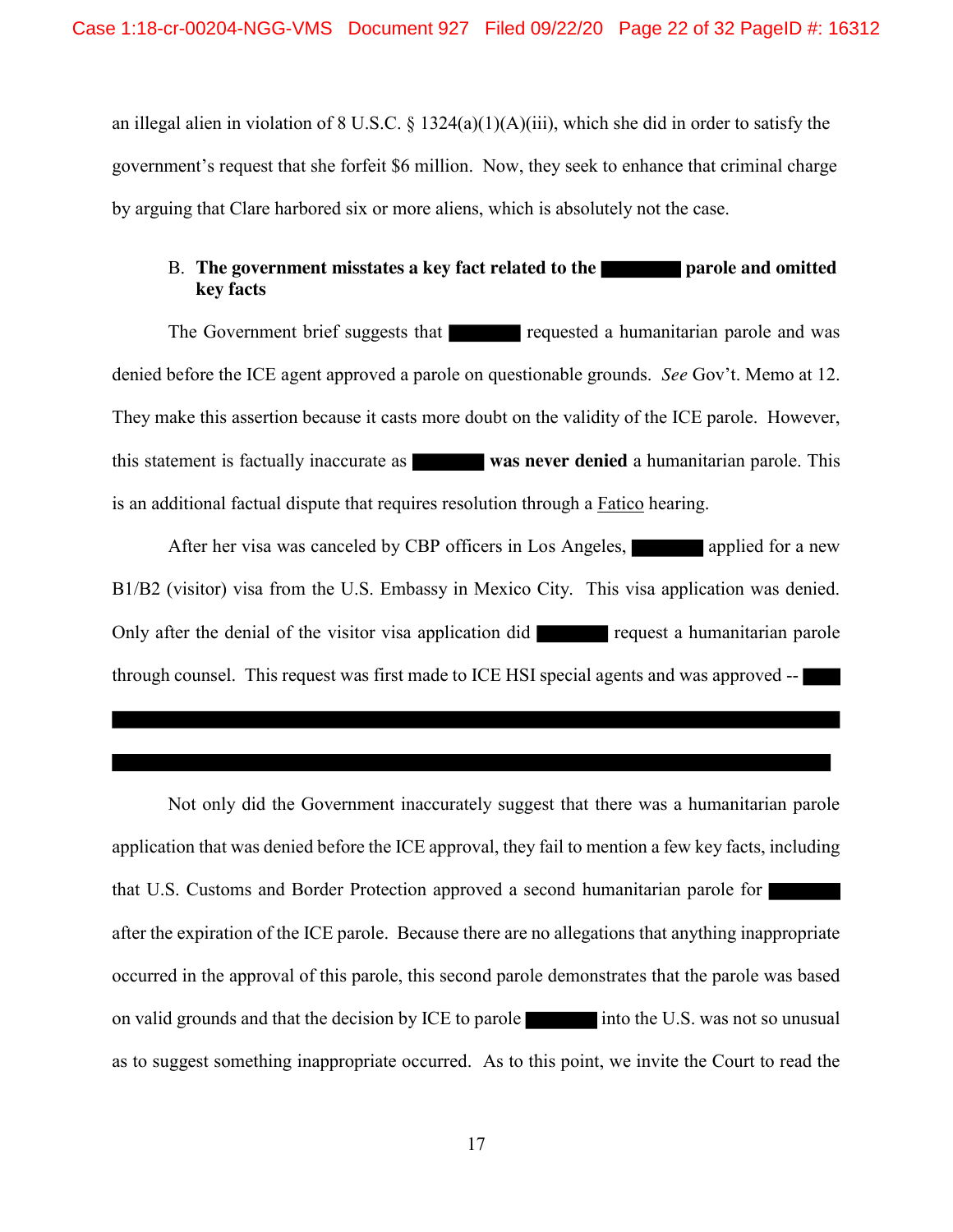

### **C. The government incorrectly asserts that Clare attempted to keep money out of Keith Raniere's name**

As to the identity theft charges, the government wrongfully and recklessly asserts that "Bronfman ignores that the fraudulent use of Pamela Cafritz's identity was part of a long-running scheme to intentionally keep money out of Raniere's name, thereby evading income tax requirements and making it difficult or impossible for creditors or the government to levy on those funds." Gov't. Memo at 44. That is not what Clare allocuted to, and that is not what happened. To the contrary, at the time of the payments, Clare believed the money to belong to Mr. Raniere and never intended to keep it out of his name. That is simply untrue and unproven, and more evidence of the need for a **Fatico** hearing.<sup>11</sup> In support of its proposition, the government cites to trial testimony of Mark Vicente; however, Mr. Vicente would have no basis to testify as a tax expert or even as a first-hand fact witness on this issue, and his testimony was not subject to any cross examination by Clare's legal counsel (like so much of what the government relies on).

<sup>&</sup>lt;sup>11</sup> is Mexican and would not pay U.S. taxes.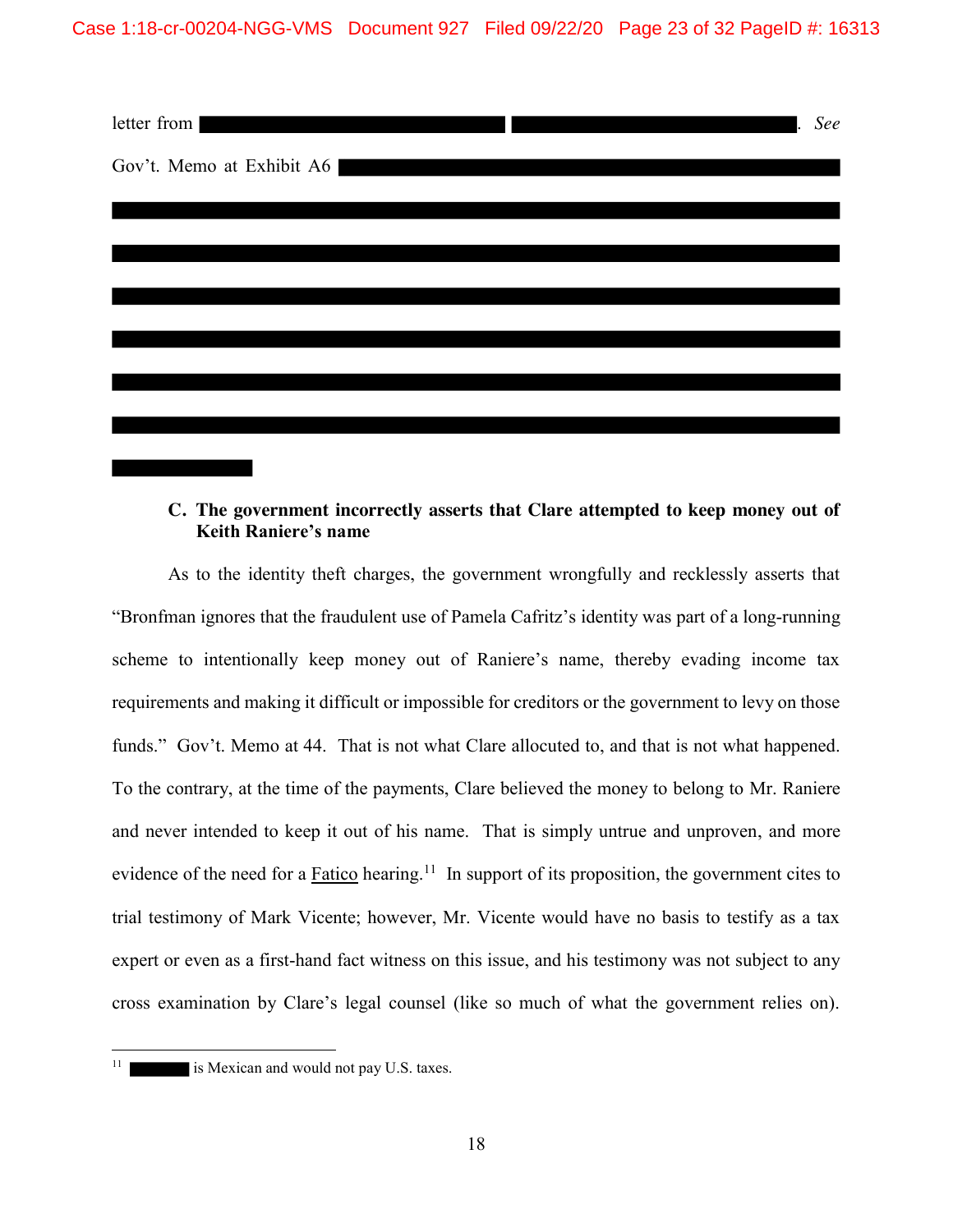Furthermore, there is a great deal of evidence demonstrating Clare's history of tax compliance, as well as attempts to ensure that taxes were filed for the various NXIVM companies, and Clare even went so far as to hire an outside accountant to assist.

### **CLARE COMMITTED TWO OFFENSES TO WHICH SHE PLEADED GUILTY AND THERE IS ONE VICTIM**

### **A. There is no basis to order restitution for or hear from multiple purported victims**

The government is seeking to bring multiple crime victims in front of this Court and is asking the Court to order Clare to pay restitution to them. There is absolutely no basis for this.

Of course, crime victims should be heard, and we respectfully submit that the appropriate time for these individuals to address the Court will be at Keith Raniere's sentencing and/or the civil case (for which most of them are plaintiffs) -- not Clare's sentencing. Here there is only one victim of the crimes to which Clare pleaded guilty or otherwise had any dealings at all: We object to the government's request to have these individuals at Clare's sentencing or to ask her to pay them any restitution for crimes that she did not commit.

As we believe is quite clear, Clare's plea and the resulting offense of conviction was related to only one alien. Both the transcript of her plea hearing as well as her allocution specifically identify Jane Doe 12 as the victim of Count One. Under 18 U.S.C. § 3771(e)(2), a "crime victim" is defined as "a person directly and proximately harmed as a result of the commission of a Federal offense." Furthermore, these alleged victims were not named in the original indictment nor were they mentioned in Clare's plea agreement in which she pled guilty to a criminal violation concerning the sole victim. The government's attempt to introduce previously unmentioned individuals and their statements in the sentencing hearing is inadmissible as it would violate Ms. Bronfman's Fifth Amendment Due Process right. Furthermore, many of the purported victims of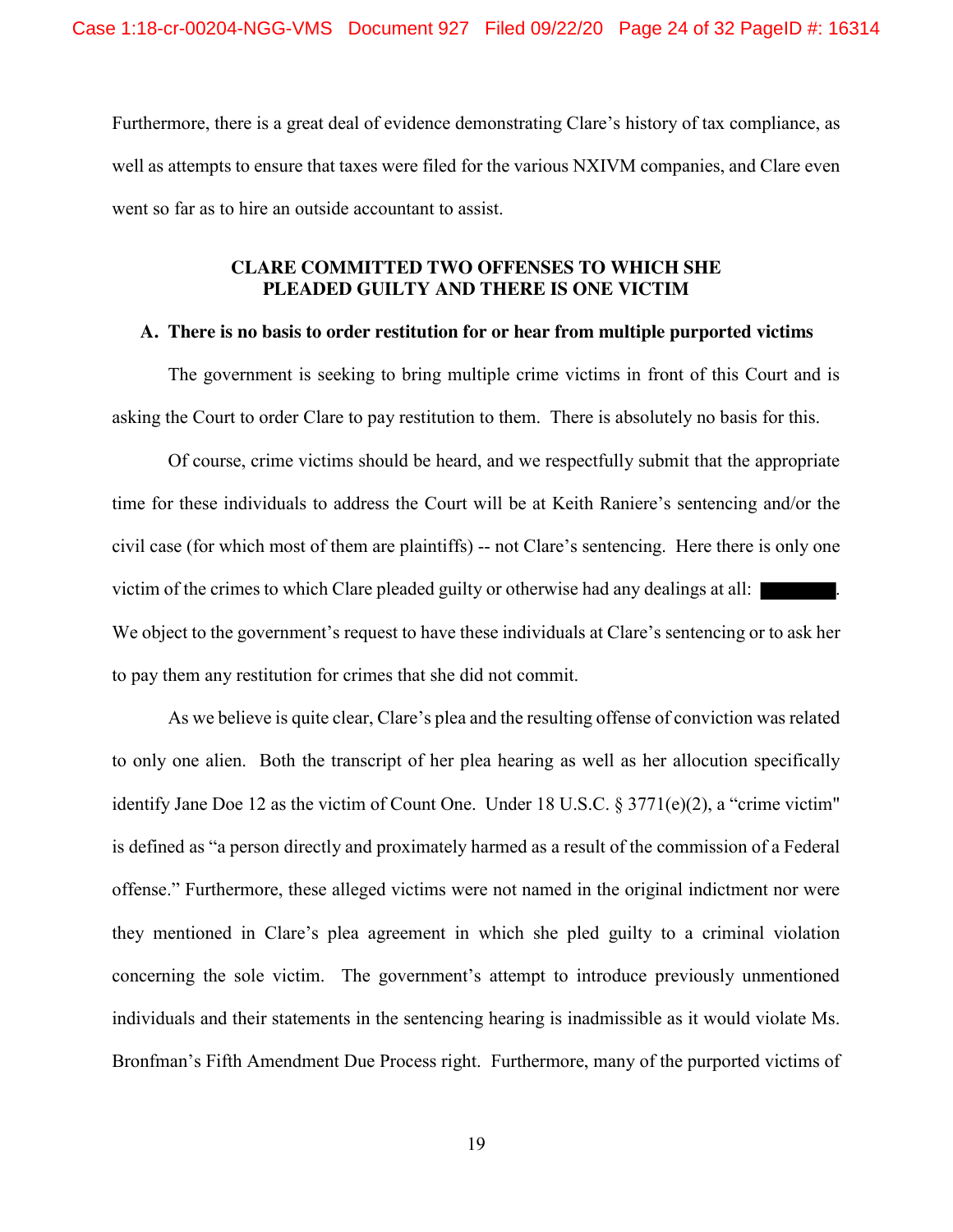Clare's criminal activity are plaintiffs in ongoing civil litigation against her, and we believe that there are factual inaccuracies, as they relate to Clare's conduct, in the letters that were submitted with the government's memorandum. Thus, we believe the Court should not hear from these purported victims in Clare's sentencing and should not order restitution for any victims other than

12

The government has made many misleading claims about these purported victims, including that Clare "had no intention of providing her victims with a living wage." Gov't. Memo at 34. First, there is only one victim of Clare's offense conduct. Second, the government's haphazard allegations are factually incorrect. As to Clare paid for her education, parental support, books, medical expenses, a car, and a two-bedroom apartment.  $\left($  victim statement stands in stark contrast with the card and gift that she sent to Clare almost a year after Clare was indicted.) As to Sylvie, while she was employed by Clare, she was paid a living wage, and even when she was employed by other people, Clare continued to support Sylvie with a place to live, classes at NXIVM, medical care, and other support. never worked for Clare, and the government's own submission acknowledges that Clare paid Thus, there is zero evidence for this outlandish claim by the government, and it does not relate to the offense conduct at all.

 $12$  On a related point, the government agrees with our analysis that Jane Doe 12 is not a participant in the offense of conviction and that there should not be a two-level role enhancement under § 3B1.1(c). *See* Gov't. Memo at 31 (*citing* Clare Bronfman Memo at 38.). Nevertheless, given the history of the plea in this case, it is disturbing that the government is using this opportunity to argue that the three-level adjustment under Section 2L1.1(b)(2)(A) for the smuggling, transporting, or harboring of six or more aliens applies. The government amazingly argues that this enhancement is "*likely appropriate*," *see id.* (emphasis added), even though they posit this is an academic point if the Court declines to give the two-level role enhancement under § 3B1.1(c) because it will not impact the guidelines range. This is far more than a moot point because it shows the lengths the government is going to in order to bootstrap much larger criminal charges onto Clare's plea.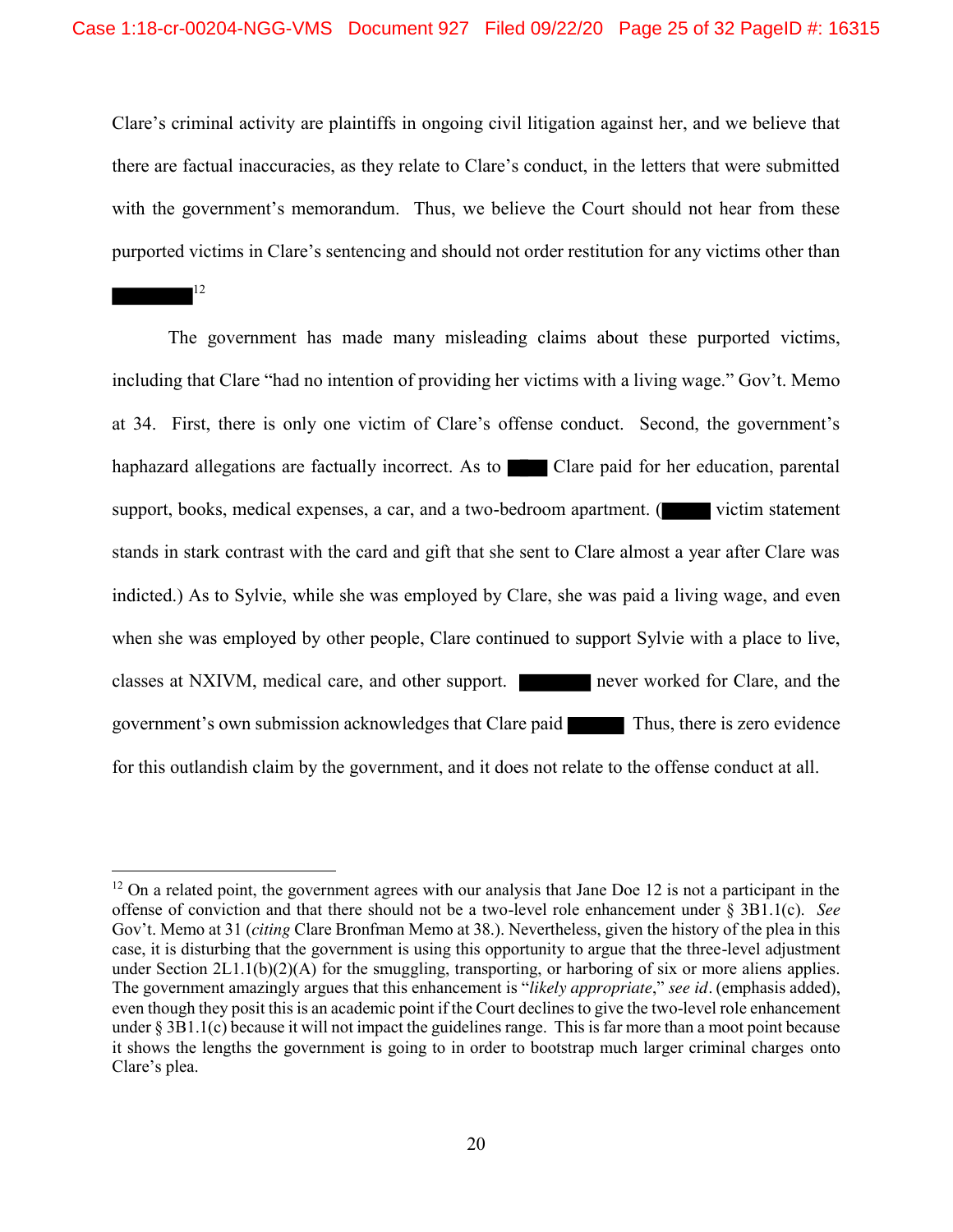Furthermore, we invite a close look at the exhibits attached to the government's sentencing submission. While the government cherry picks certain sentences from the letters attached thereto as exhibits, none of these passages implicate Clare in any way.

### **B. The fine should be on the basis of the nature of the acts pertaining to the particular crime, not just Clare's net worth**

The government is seeking, based on Clare's plea to two criminal offenses, a statutory maximum fine of \$500,000. While there is no doubt that Clare can afford it, that does not make it right. The fine should be lower and not just based on Clare's wealth. It should reflect the crimes to which she pleaded guilty.

In general, fines imposed in criminal cases are determined by 18 U.S.C. § 3572 and the U.S. Sentencing Guidelines. When determining whether to impose a fine, a court should consider several factors set forth in 18 U.S.C. § 3572(a), in addition to those set forth in 18 U.S.C. § 3553(a). *See id*. § 3572(a). The § 3572(a) factors include, inter alia, "the defendant's income, earning capacity, and financial resources" and "the burden that the fine will impose upon the defendant, any person who is financially dependent on the defendant, or any other person (including a government) that would be responsible for the welfare of any person financially dependent on the defendant, relative to the burden that alternative punishments would impose." *Id*. § 3572(a)(1), (2). *See also United States v. Hickman*, 330 F. Supp. 3d 921, 922-23 (W.D.N.Y. 2018). However, courts are only "require[d] . . . to 'consider' [the factors outlined under § 3572]." *United States v. Marquez*, 941 F.2d 60 (2d Cir. 1991). When an individual's financial circumstances do factor in, it is to lower or eliminate a fine because a person lacks financial means rather than increase a fine in proportion to his or her income. United States Sentencing Guidelines § 5E1.2(a). *See also Graziano v. United States*, 83 F.3d 587, 589 (2d Cir. 1996); *United States v. Rivera*, 971 F.2d 876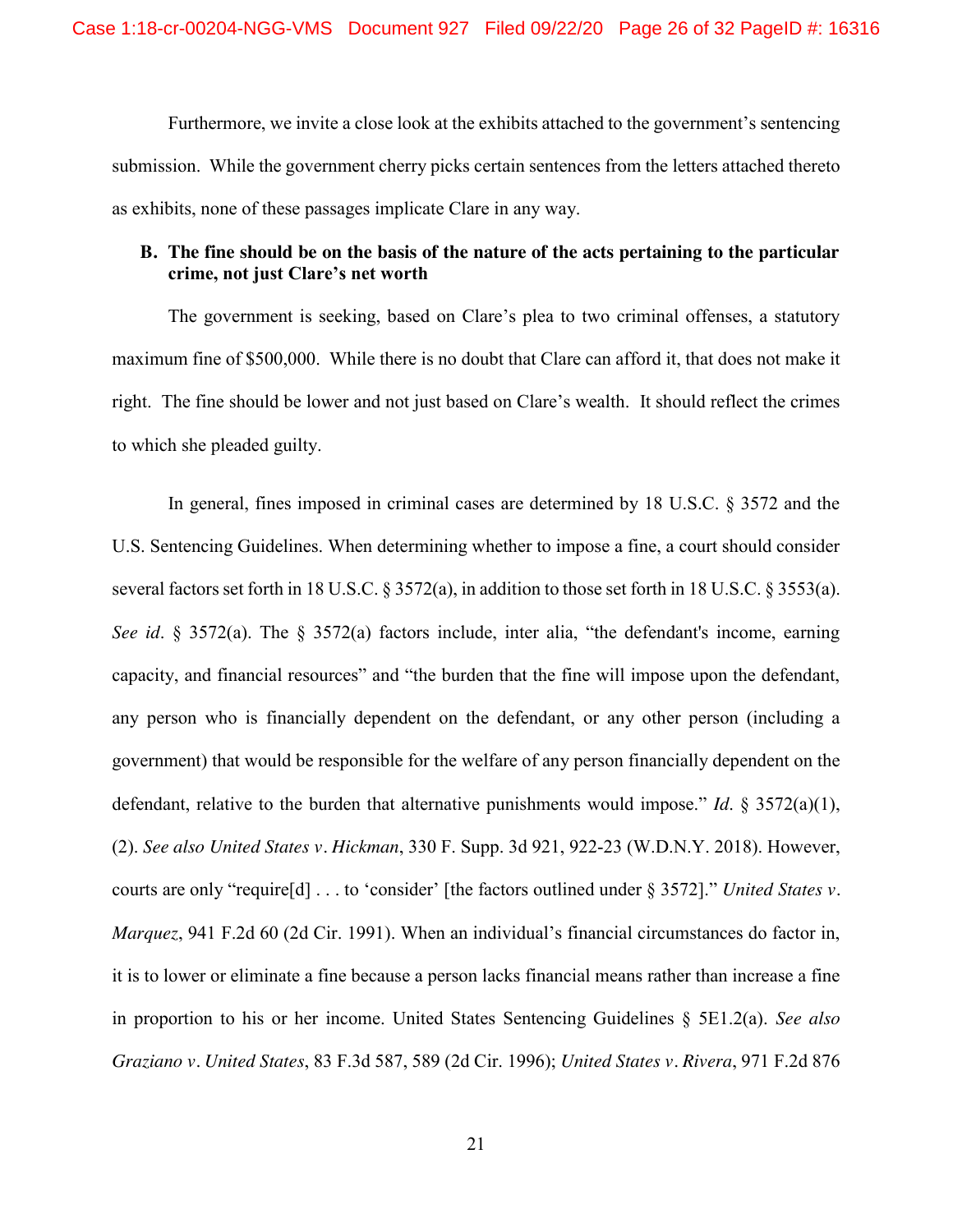(2d Cir. 1992). Within the Eighth Amendment, the Excessive Fines Clause provides that "excessive fines [shall not be] imposed." U.S. CONST. amend VIII. "The Excessive Fines Clause limits the government's power to extract payments, whether in cash or in kind, as *punishment* for some offense." *Austin v. United States*, 509 U.S. 602, 609-10 (1993) (internal quotation marks omitted).

#### **COVID-19**

## **A. The government is seeking to put a non-violent, first-time offender in prison during a public health emergency and claims that the "September 2020" numbers are under control (even though the federal courthouse just shut down).**

It is important to address the quite callous arguments by the United States with respect to COVID-19, in which they argue that the pandemic does not "supply[] a basis for leniency." Gov't Memo at 67. We disagree strongly that prison is appropriate in this case, not only because Clare is a first time, non-violent offender but also because sending her to prison right now is manifestly unjust. Furthermore, even if Clare is not in an at-risk health population, others in the prisons are, and given the prisons' efforts to socially distance at-risk populations, there is no reason to add more bodies to the population now unless it is absolutely necessary.

We simply disagree with the Department of Justice that "the Bureau of Prisons ('BOP') generally has demonstrated that they are prepared to handle, and are effectively handling, the risks presented by COVID-19." Gov't. Memo at 67. It is further quite shocking that the government would assert that "Bronfman's claim that the BOP is in the midst of a 'rapidly-evolving crisis' is not supported by the reality on the ground." The government urges, in the sentencing memorandum, for us to "look[] at current numbers as of September 2020." *Id.* at 69. We agree that the Court should. We need not inform this Court that the Chief Judge for the Eastern District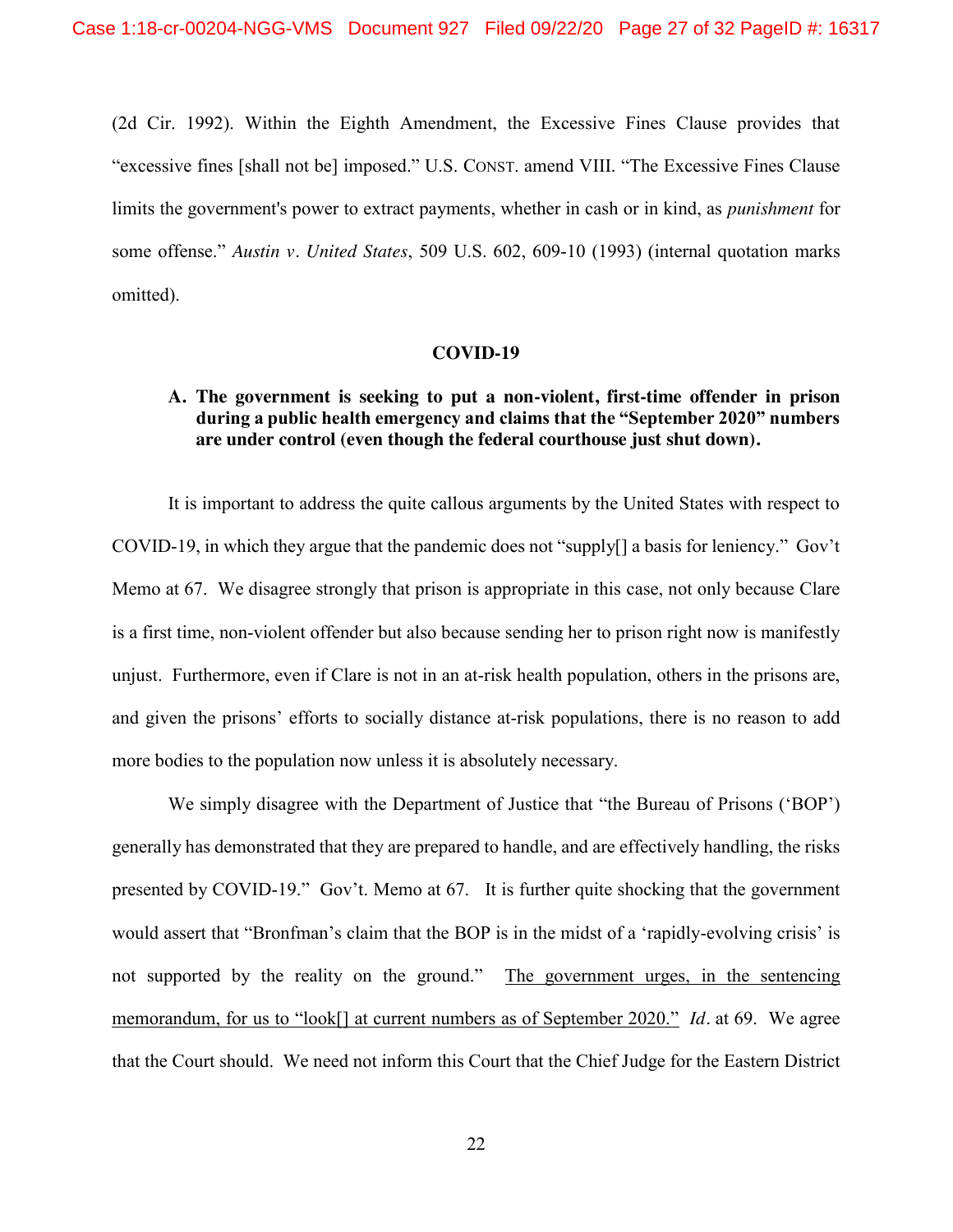of New York shut down the main Brooklyn courthouse from September 3, 2020 until September 14, 2020 to facilitate cleaning and conduct contract tracing pursuant to CDC protocols after court officers tested positive for COVID-19.<sup>13</sup>

On September 9, 2020, the Defender Services Office, an organization dedicated to upholding individuals' right to counsel guaranteed by the Sixth Amendment, issued a fact sheet regarding the transmission of COVID-19 in federal detention centers. The publication stated that the infection rate amongst the incarcerated is four times higher compared to the general population and the death rate is twice that of the national rate. According to Joe Rojas, the regional vice president of the American Federation of Government Employees Council of Prison Locals, the Federal Bureau of Prisons ("BOP") is making the situation worse, claiming "[BOP is] making the virus explode." Currently, the number of reported deaths of incarcerated individuals is 126 and BOP, having knowledge that the majority—93—were at higher risk of complications from COVID-19, did not take necessary measures to prevent their avoidable deaths. The publication further cited the federal government's response to COVID-19 at Federal Medical Center ("FMC") Carswell as an example of "a culture of cruelty and disregard for the well-being of incarcerated people," particularly because several inmates who were denied compassionate release on the reasoning that they were receiving adequate care at the prison ultimately contracted COVID-19 and died.<sup>14</sup> These occurrences are not unique to FMC. Reports confirmed by The Office of

 <sup>13</sup> *See* Frank G. Runyeon, *Brooklyn Court Closed After Positive COVID-19 Tests*, LAW.COM (September 4, 2020), https://www.law360.com/articles/1307530?scroll=1&related=1; see also UNITED STATES DISTRICT COURT, EASTERN DISTRICT OF NEW YORK https://www.nyed.uscourts.gov (last visited Sept. 20, 2020).

<sup>14</sup> *See Sentencing Resource Counsel for the Federal Public Community Defenders*, The Covid-19 Crisis in Federal Detention (Sept. 9, 2020), http://www.fd.org/sites/default/files/covid19/sentencing\_advocacy /9.9.2020\_sentencing\_resource\_counsel\_fact\_sheet-distribution\_copy\_0.pdf; see also *Coronavirus cases*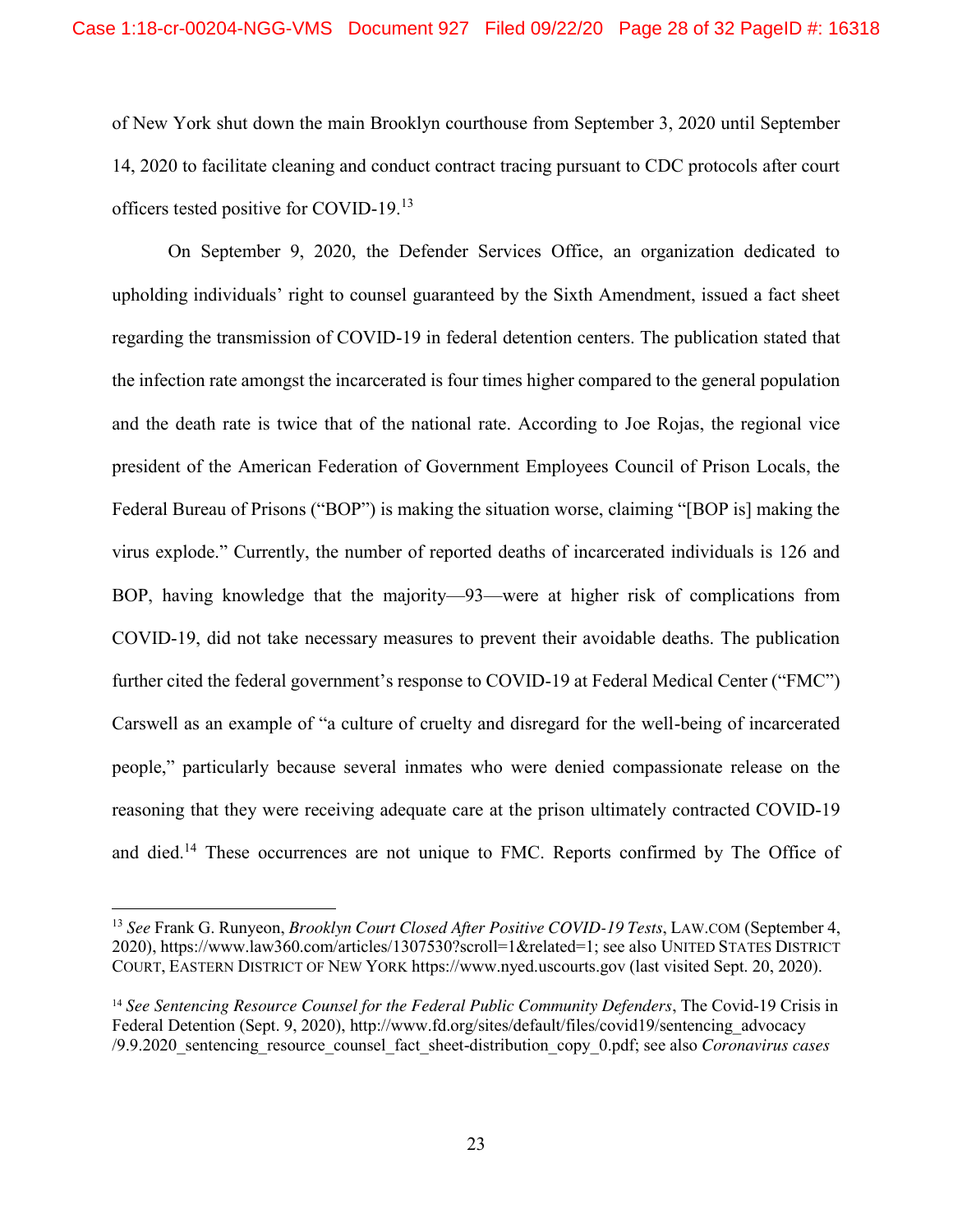Inspector General ("OIG") of the DOJ, along with court-appointed experts, like Dr. Michael Rowe and Dr. Homer Venters, demonstrate that the conditions in federal prisons promote the inevitable spread of COVID-19 among prisoners as " facilities lack proper cleaning equipment, room to social distance, personal protection equipment, or hygiene products."<sup>15</sup>

Courts across the U.S. have "recognized that BOP undertreats or ignores COVID-related symptoms, despite CDC findings that COVID-19 can 'result in prolonged illness even among persons with milder . . . illness.'" *Id*.; *see also United States v. McCall*, No. 18-cr-95-MHT (WO) (M.D. Ala. June 4, 2020) (finding compassionate release is necessary where defendant's sickle cell anemia posed a heightened vulnerability to COVID-19 that the BOP was unable to address at the facility housing the defendant); *United States v. Cassidy*, 17-CR-116S (W.D.N.Y. May 13, 2020) (finding defendant's pulmonary and cardiac conditions put him at heightened risk of contracting COVID-19 during an outbreak at his facility and thus necessitated defendant's release to home confinement). Cognizant of this fact, courts have seen an influx of petitions for compassionate release and have been considerably more likely to grant a modification when COVID-19 concerns were paired with additional justifications for release. In a recent decision by the Southern District of New York, Judge Lorna G. Schofield granted a defendant's application under 18 U.S.C. Section 3582 to modify his sentence after he had exhausted his administrative rights through BOP first, and where he had a compromised immune system. The government did not oppose his application. *See United States v. Campagna*, No. 16 CR. 78-01 (LGS), 2020 WL

 $\overline{a}$ 

in prison are exploding. More people need to be let out, WASH. POST (Aug. 21, 2020),

https://www.washingtonpost.com/opinions/coronavirus-cases-in-prisons-are-exploding-more-peopleneed-to-be-let-out/2020/08/21/711b7b9a-e306-11ea-8dd2-d07812bf00f7\_story.html.

<sup>15</sup> See *Sentencing Resource Counsel for the Federal Public Community Defenders*, The Covid-19 Crisis in Federal Detention (Sept. 9, 2020), http://www.fd.org/sites/default/files/covid19/sentencing\_advocacy /9.9.2020\_sentencing\_resource\_counsel\_fact\_sheet-distribution\_copy\_0.pdf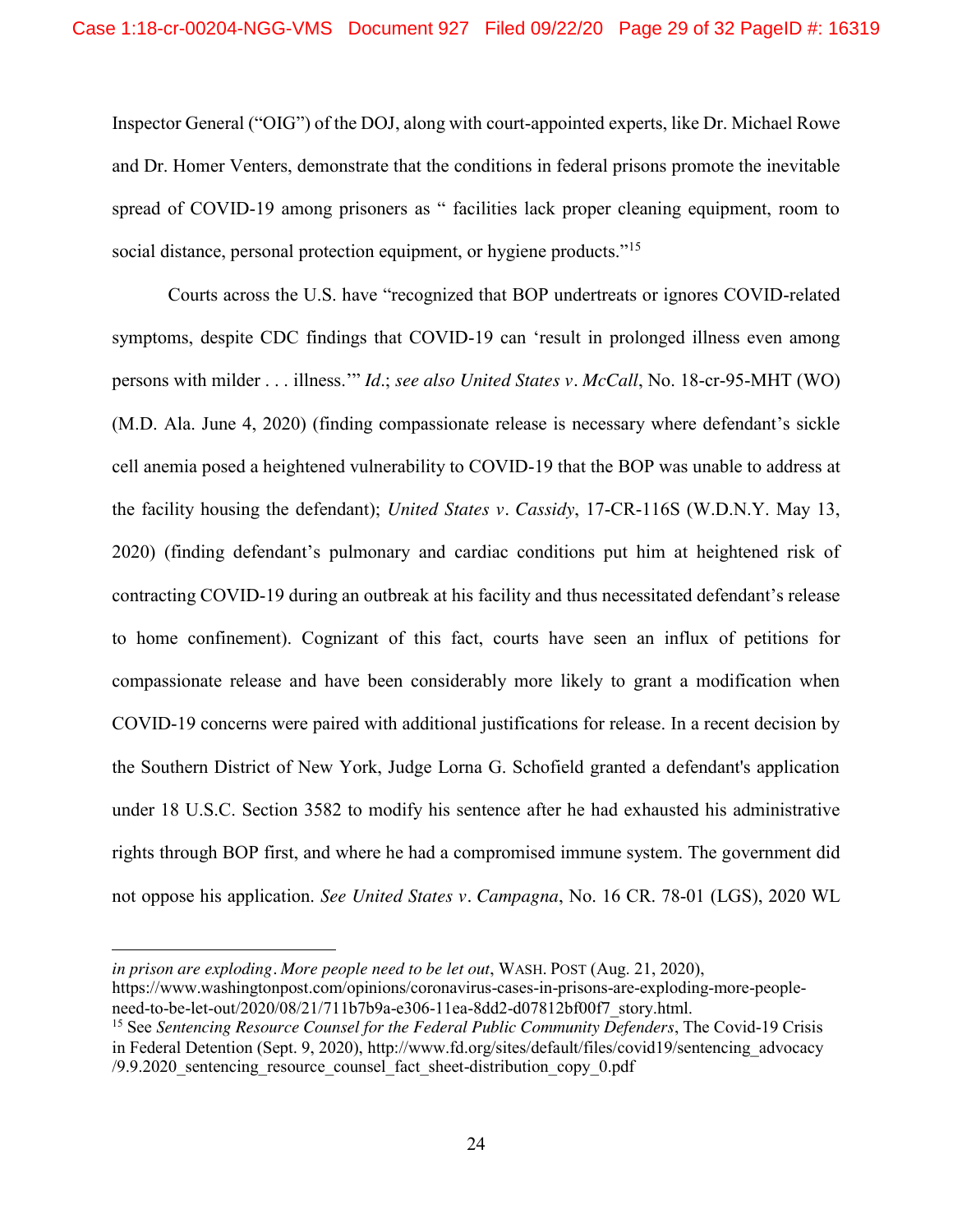1489829, at \*3 (S.D.N.Y. Mar. 27, 2020). In another recent decision from S.D.N.Y, while an inmate's request for modification to time served was denied without prejudice, his alternative request for a recommendation that the BOP allow him to serve the rest of his sentence in a halfway house and home confinement instead of New York's Metropolitan Correctional Center was granted. Judge Engelmayer cited the "heightened health risk" and explained that "at the time of sentencing, the Court did not know, and could not have known, that at least a substantial portion of [defendant's] final seven months of imprisonment would be served at a time of worldwide pandemic, which is directly impacting the facility at which [defendant] is incarcerated." *See United States v. Knox*, No. 15 CR. 44 (PAE), 2020 WL 1487272, at \*2 (S.D.N.Y. Mar. 27, 2020*); see also United States v. Zukerman*, No. 1:16-cr-194 (AT), ECF No. 116 (S.D.N.Y. Apr. 3, 2020) (ordering modification of term of imprisonment to home confinement rather than making a recommendation to the BOP). Lastly, in a decision from the Eastern District of New York, Judge Kiyo Matsumoto granted defendant's Section 3582 motion, stating "[t]he court cannot glean what ends of justice may be served by keeping Mr. Hansen incarcerated," and acknowledging, in addition to Mr. Hansen's medical issues, "the unique risks posed by the COVID-19 pandemic to prisoners like Mr. Hansen, who is elderly and infirm." *See United States v. Hansen*, No. 1:07-cr-00520 (KAM), ECF No. 213, (E.D.N.Y. Apr. 8, 2020), at 23.

In reducing the spread of COVID-19 infections within the criminal justice system, courts have also been forced to re-think the circumstances under which an individual should be detained. Successful requests for bail pending sentencing that rely on COVID-19 have largely emphasized health concerns. But these decisions have varied widely. In one case, a diabetic paraplegic with a catheter was denied bail. *See United States v. Witter*, No. 19-cr-0568 (ECF 40) (S.D.N.Y. Mar. 26,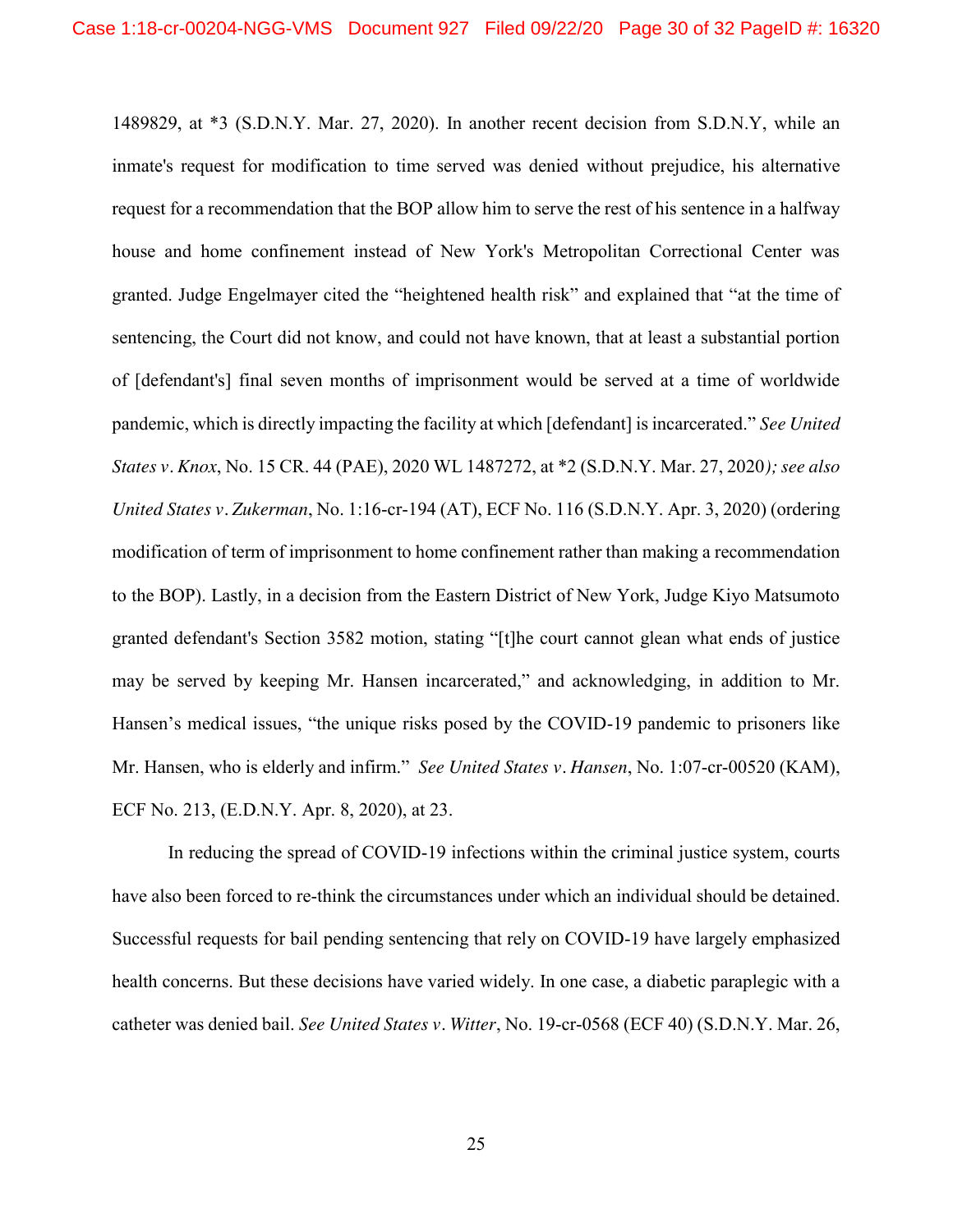2020). In other cases, asthma was sufficient. *See United States v. McKenzie*, No. 18 CR. 834 (PAE), 2020 WL 1503669, at \*1 (S.D.N.Y. Mar. 30, 2020); *United States v. Nkanga Nkganga*, No. 18-CR-713 (JMF), 2020 WL 1529535, at \*3 (S.D.N.Y. Mar. 31, 2020) (noting in dicta that exceptional reasons existed). Overall, the question requires a case-by-case inquiry. *See United States v. Roeder*, 807 F.App'x 157, 160–61 (3d Cir. 2020) ("[T]he existence of a widespread health risk is not, without more, a sufficient reason for every individual subject to a properly imposed federal sentence of imprisonment to avoid or substantially delay reporting for that sentence.").